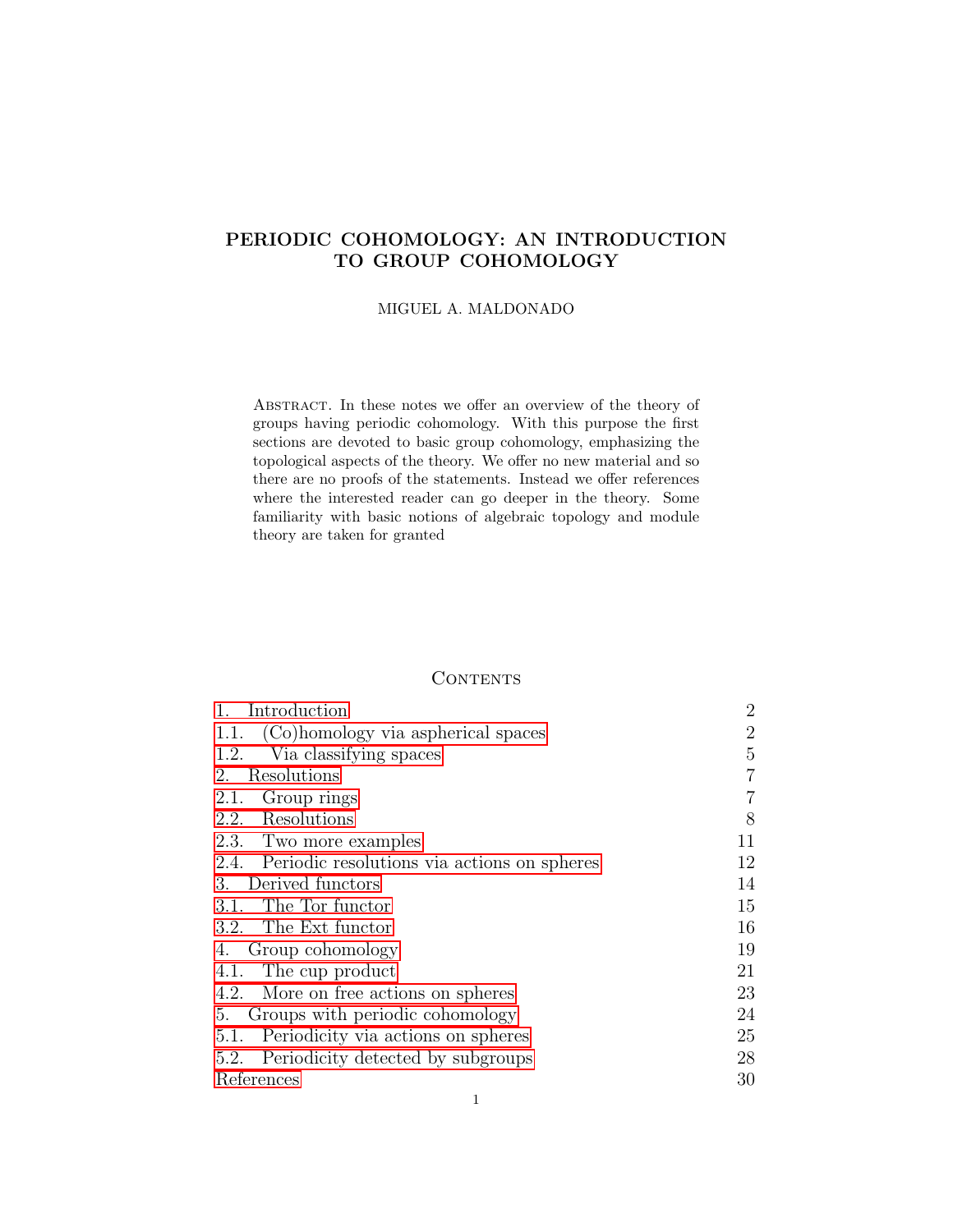#### <span id="page-1-0"></span>2 MIGUEL A. MALDONADO

## 1. INTRODUCTION

In general terms group homology and group cohomology are functors  $H<sub>*</sub>(-), H<sup>*</sup>(-)$  from the category of groups (and homomorphisms of groups)  $\mathcal{GP}$  to the category of abelian groups (and homomorphisms of abelian groups)  $AB$ .



These functors can be constructed in purely algebraic terms or by means of certain functors from the category  $\mathcal{GP}$  to the category  $\mathcal{TOP}$ of topological spaces (and continuous functions). In this first section we will recall these functors and in later sections we will define the algebraic approach from group (co)homology.

<span id="page-1-1"></span>1.1. (Co)homology via aspherical spaces. A path-connected  $X$  is called **aspherical** if all its higher homotopy is trivial, that is  $\pi_n X =$  $0, \forall n \geq 2.$ 

**Theorem 1.1** (Hurewicz, '36, [\[9\]](#page-29-1)). The homotopy type of an aspherical space is totally determined by its fundamental group  $\pi_1 X$ .

In particular, for  $G = \pi_1 X$ , this theorem states that the homotopy invariants of  $X$  can be thought as invariants of  $G$ . In particular, homology, cohomology and the Euler characteristic of X depends only on  $G$  and thus one can speak of the homology groups of  $G$ . An aspherical space X is also called an **Eilenberg-MacLane space** of the type  $K(G, 1)$  and we define the homology and cohomology of the group G as

$$
H_*(G, R) = H_*(X, R), \quad H^*(G, R) = H^*(X, R),
$$

where the right side in both equations is cellular or singular (co)homology with coefficients  $R$ . Note that since  $X$  is determined by  $G$ , this definition does not depend on the space  $X$ .

A question arises at this point is it always possible to consider any group  $G$  as the fundamental group of certain space  $X$ ? The following theorem says that we can.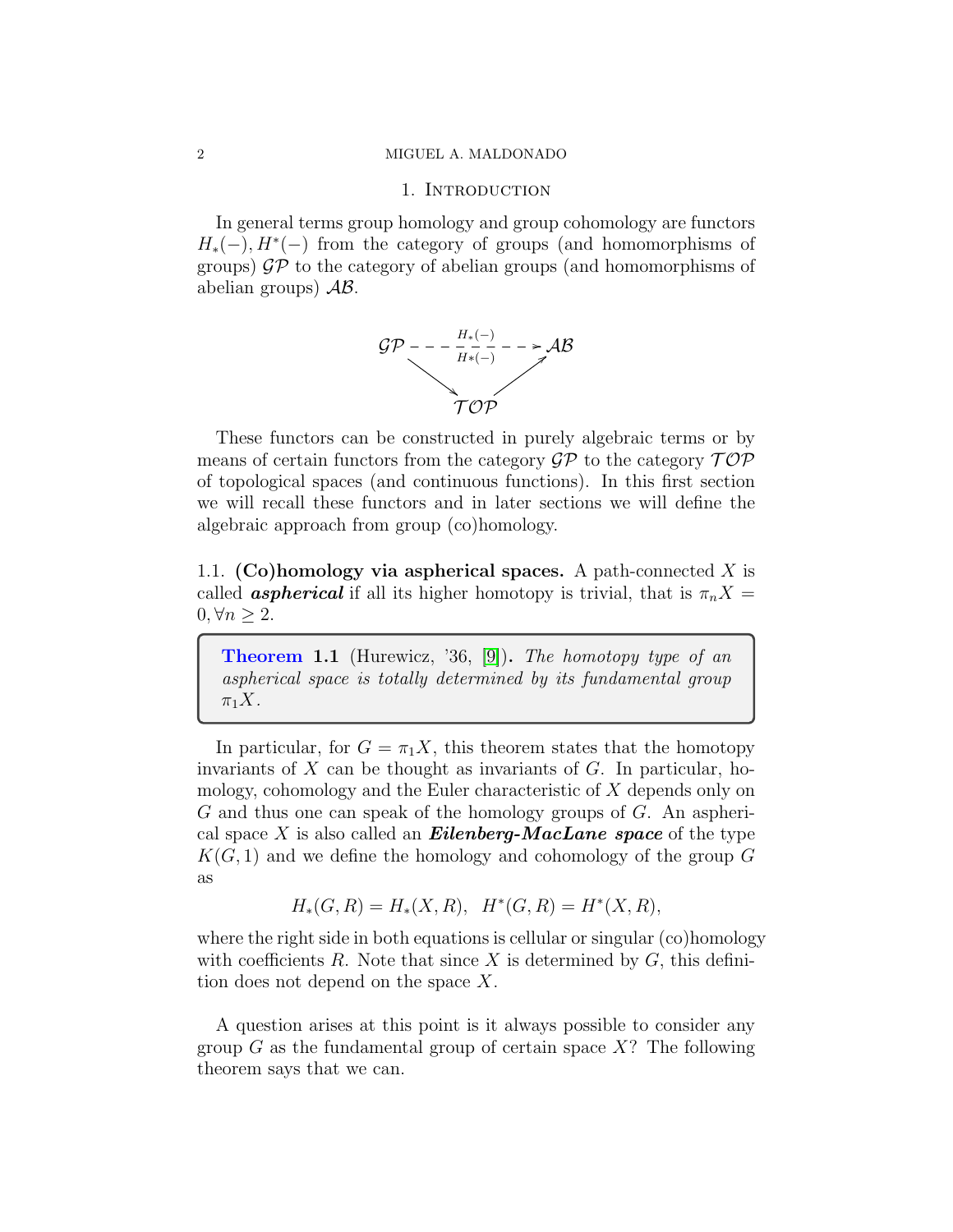Theorem 1.2 (Eilenberg-MacLane, '53). For every group G there exists an aspherical CW-complex X such that  $G = \pi_1 X$ .

This result is Corollary 1.28 in Hatcher's book [\[6\]](#page-29-2) and is obtained as an application of the Seifert-Van Kampen Theorem on cell complexes. As a consequence of this theorem, the definition of  $H_*(G)$  above can always be performed for any group.

The theorem above can be considered as a way of assigning to any group G the space  $K(G, 1)$  and it can be proved that for a homomorphism  $\phi: G \to H$  there exists a continuous map  $h: K(G, 1) \to K(H, 1)$ such that the homomorphism induced on homotopy groups coincides with  $\phi$  (see Section 2.5 in [\[2\]](#page-29-3)). Thus if consider an isomorphism  $\phi$ :  $G \stackrel{\cong}{\longrightarrow} H$  then the map  $h : K(G, 1) \to K(H, 1)$  is an homotopy equivalence. All this makes evident that the association above is functorial:

$$
\mathcal{GP} \longrightarrow \mathcal{TOP}, \qquad G \longmapsto K(G,1)
$$

From the definition of group (co)homology above one can easily check

$$
H_0(G; \mathbb{Z}) \cong \mathbb{Z}, \quad H_1(G; \mathbb{Z}) \cong G_{ab} = G/[G, G],
$$

where  $G_{ab}$  is the abelianization of G, that is, the quotient by  $[G, G]$ , the commutator subgroup of G. The group  $H_2(G) = H_2(G; \mathbb{Z})$  was identifiedby Hopf ([\[8\]](#page-29-4)) as an obstruction for the Hurewicz map  $h_n$ :  $\pi_n(X) \to H_n(X)$  to be an isomorphism in dimension 2 by showing an exact sequence

$$
\pi_2(X) \xrightarrow{h_2} H_2(X) \longrightarrow H_2(G) \longrightarrow 0
$$

The identification of  $H_1(G)$  as a quotient by the commutator is one of the **Hop'fs formulae**, the second is

$$
H_2(G) = \frac{R \cap [F, F]}{[R, F]},
$$

for a short exact sequence  $1 \to R \to F \to G \to 1$ , with F free; that is, from a presentation of  $G$  in terms of generators and relations. See Section 2.5 of [\[4\]](#page-29-5).

Example 1.3. Consider a connected finite graph  $\Gamma$ . Contracting its maximal tree this graph becomes a wedge of circles (see Example 1.22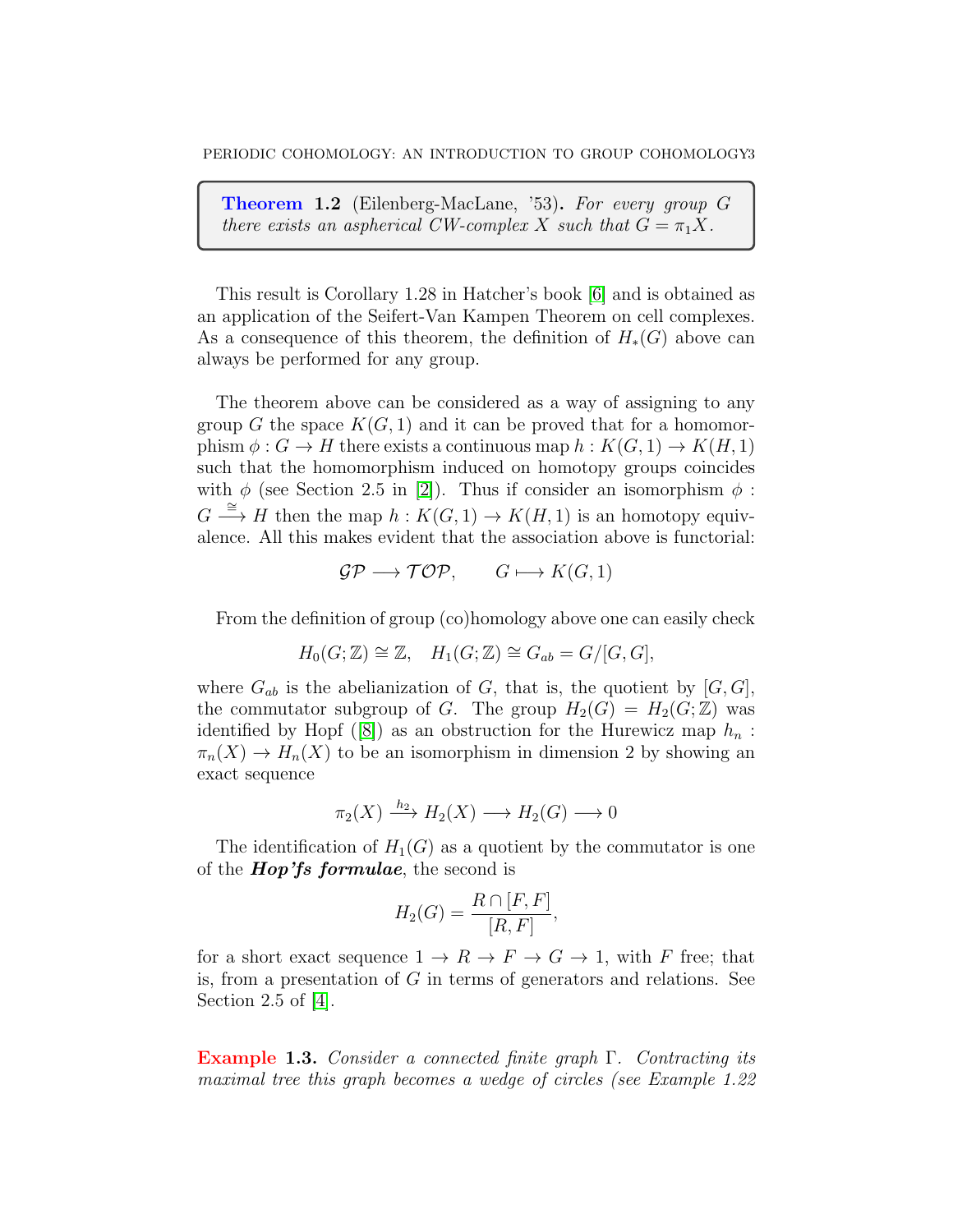in [\[6\]](#page-29-2)). Therefore  $\pi(\Gamma)$  is a free group and  $\Gamma$  is a  $K(\pi_1(\Gamma), 1)$ 

$$
H_q(\pi_1(\Gamma)) = H_q(\Gamma) = \begin{cases} \mathbb{Z}, & q = 0 \\ \mathbb{Z}^r, & q = 1 \\ 0, & q \ge 2 \end{cases}
$$

where r is the number of edges of  $\Gamma$  that do not belong to the maximal tree.

**Example 1.4.** The first  $K(\mathbb{Z}, 1)$  space one meets at a first course in (algebraic) topology is  $S^1$ . Thus, the homology of  $\mathbb Z$  is given by

$$
H_q(\mathbb{Z}) = H_q(S^1) = \begin{cases} \mathbb{Z}, & q = 0 \\ \mathbb{Z}, & q = 1 \\ 0 & q \ge 2 \end{cases}
$$

(This can also be done as a particular case of the first example)

**Example 1.5.** From the functorial properties mentioned early, a  $K(G \times$ H, 1) space can be constructed as the product  $K(G, 1) \times K(H, 1)$ . Thus the torus  $T^2 = S^1 \times S^1$  is of the type  $K(\mathbb{Z} \times \mathbb{Z}, 1)$  and the homology of the product  $\mathbb{Z} \times \mathbb{Z}$  is given by

$$
H_q(\mathbb{Z} \times \mathbb{Z}) = H_q(T^2) = \begin{cases} \mathbb{Z}, & q = 0 \\ \mathbb{Z} \times \mathbb{Z}, & q = 1 \\ \mathbb{Z}, & q = 2 \\ 0 & q > 2 \end{cases}
$$

**Example 1.6.** If we consider the space  $X$  given as the wedge of  $r$ circles then  $G = \pi_1 X$  is a free group  $F_r$  on r generators and  $\pi_n X =$  $0, \forall n \geq 2$ . Then

$$
H_q(F_r) = H_q(X) = \begin{cases} \mathbb{Z}, & q = 0\\ \mathbb{Z}^r & q = 1\\ 0 & q \ge 2 \end{cases}
$$

**Example 1.7.** Let  $P^{\infty}$  be the infinite-dimensional real projective space defined as the quotient of the infinite-dimensional sphere  $S^{\infty}$  by the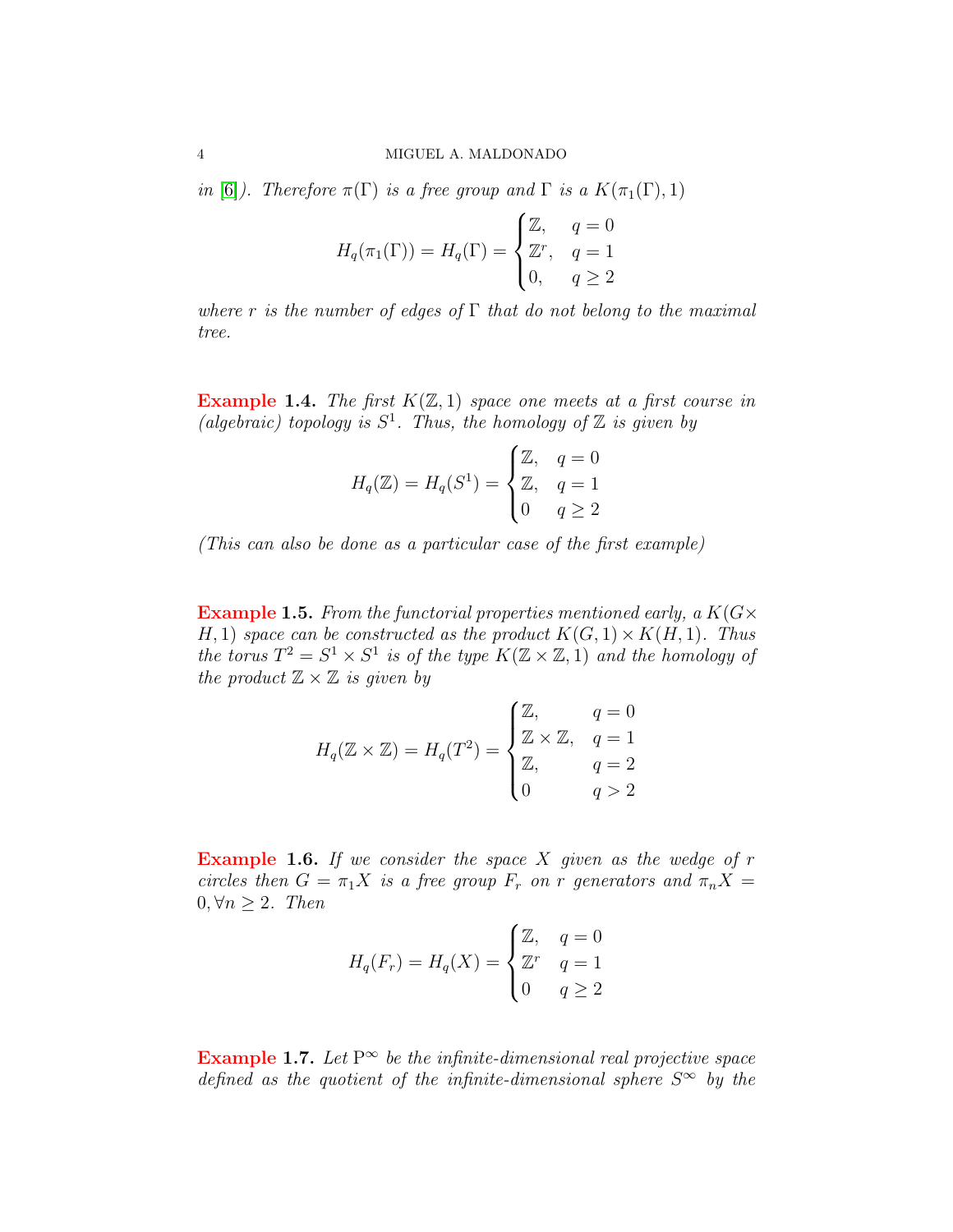antipodal  $\mathbb{Z}_2$ -action. Moreover, since  $S^{\infty}$  is contractible it follows that  $P^{\infty} = K(\mathbb{Z}_2, 1)$  (see [\[6\]](#page-29-2), Section 1.B). Thus one has

$$
H^*(\mathbb{Z}_2) = H^*(P^\infty) = \mathbb{Z}[\alpha]
$$

where  $\alpha$  has dimension 1.

As mentioned on the last example, the property of being aspherical can be stated in terms of the contractility of a covering of the space. We will recall this property on Section [2.2](#page-7-0) devoted to resolutions.

<span id="page-4-0"></span>1.2. Via classifying spaces. Let  $G$  be a topological group. Recall that a principal G-bundle over B is a fiber bundle  $E \to B$  where each fiber is homeomorphic to G. There is an obvious functor  $\mathcal{P}_G(X)$  which assigns to every CW-complex  $X$  the set of principal  $G$ -bundles over  $X$ . This functor is representable meaning that there exists a CW-complex BG such that there is a bijection

$$
[X,BG]\cong \mathcal{P}_G(X),
$$

where the left side is the set of homotopy classes of maps  $X \to BG$ . This space can be constructed using the **Milnor's construction** ([\[13\]](#page-29-6)) which provide a universal principal G-bundle  $EG \rightarrow BG$ , where EG is a contractible space where G acts freely and  $BG = EG/G$ . If the group  $G$  is discrete then the space  $BG$  is an Eilenberg-MacLane  $K(G, 1)$  with universal cover EG (Theorem 2.4.11 in [\[3\]](#page-29-7)). This construction is functorial in the sense that for a group homomorphism  $\phi: G \to H$  there is a map  $h: BG \to BH$  whose homomorphism at the level of fundamental groups gives  $\phi$ . As happened in the last section the space  $BG$  is unique up to homotopy equivalence <sup>[1](#page-4-1)</sup>. We just have considered the functor

$$
\mathcal{GP} \longrightarrow \mathcal{TOP}, \qquad G \longmapsto BG
$$

We finally consider the homology and cohomology functors for spaces to define

$$
H_*(G, R) = H_*(BG, R), \quad H^*(G, R) = H^*(BG, R)
$$

<span id="page-4-1"></span><sup>&</sup>lt;sup>1</sup>The construction of the G-bundle  $EG \to BG$  produces an infinite dimensional space and  $BG$  has an infinite number of cells in each positive dimension if  $G$  is infinite. For example  $B\mathbb{Z}$  is much bigger than  $S^1$ , which is a more efficient model for computations.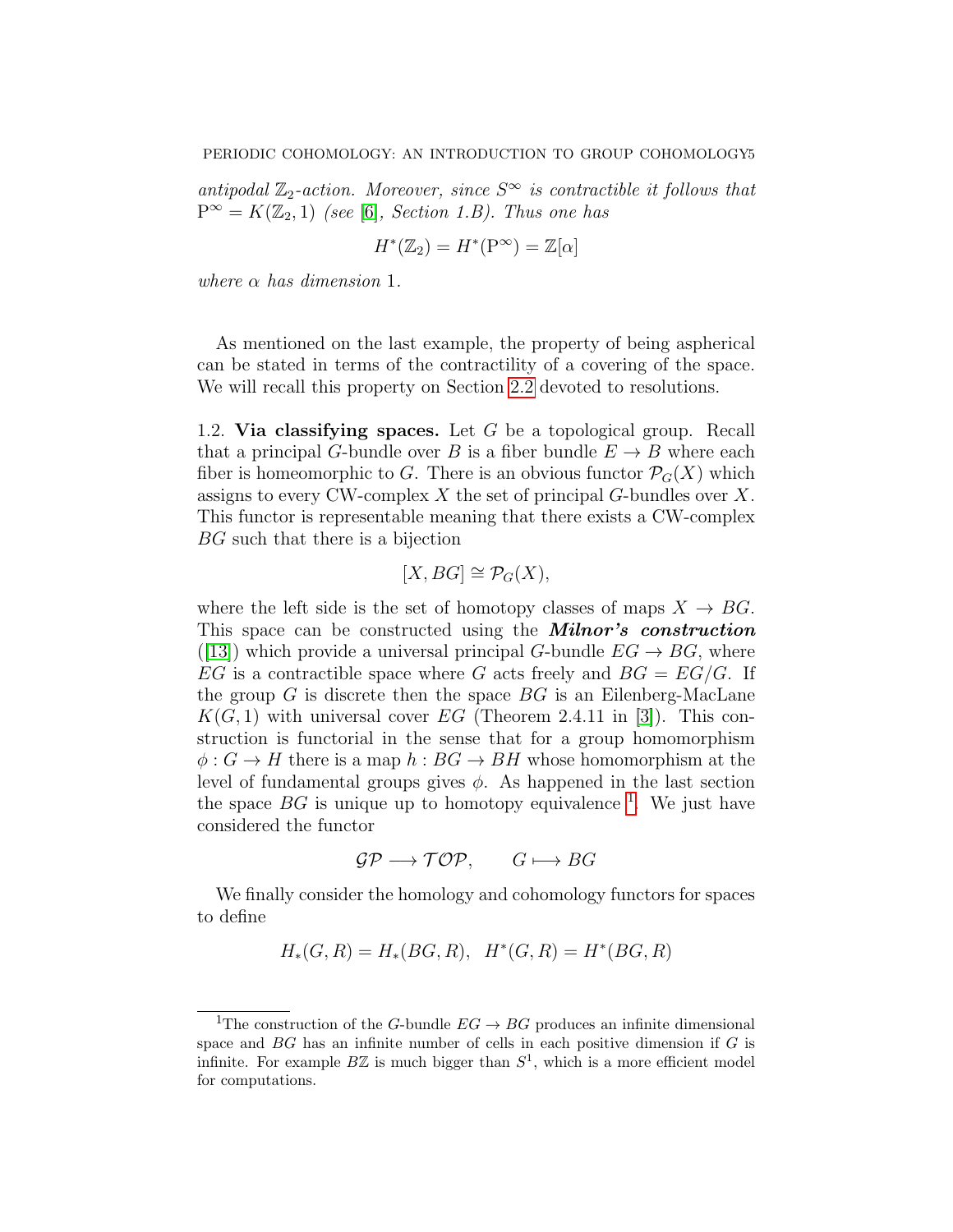**Example 1.8.** For  $G = 1$ , the trivial group, the one-point space  $\{pt\}$ is a model for BG. Thus

$$
H^*(1) = H^*(\{pt\}) = \begin{cases} \mathbb{Z}, & * = 0\\ 0, & * > 0 \end{cases}
$$

as one knew.

**Example 1.9.** Let G be the cyclic group  $\mathbb{Z}_2 = \mathbb{Z}/2\mathbb{Z}$ , then  $BG = P^{\infty}$ and one has

$$
H^*(\mathbb{Z}_2) = H^*(P^\infty) = \mathbb{Z}[\alpha], \ \ |\alpha| = 1,
$$

as it was mentioned in the last section.

Example 1.10. Let M be a oriented, closed, connected surface of genus  $g \geq 1$  and note M is a model for  $B_{\pi_1}(M)$ . Thus we have

$$
H_q(\pi_1(M)) = H_q(M) = \begin{cases} \mathbb{Z} & q = 0, 2 \\ \mathbb{Z}^{2g} & q = 1 \\ 0 & q > 2 \end{cases}
$$

**Example 1.11.** For  $G = \mathbb{Z}_p$ , with p odd, the classifying space BG is the infinite lens space and

$$
H^*(\mathbb{Z}_p) = H^*(BG) = \Lambda(x) \otimes \mathbb{F}_p[y]
$$

the product of an exterior algebra and a polynomial algebra with  $|x| =$  $1, |y| = 2.$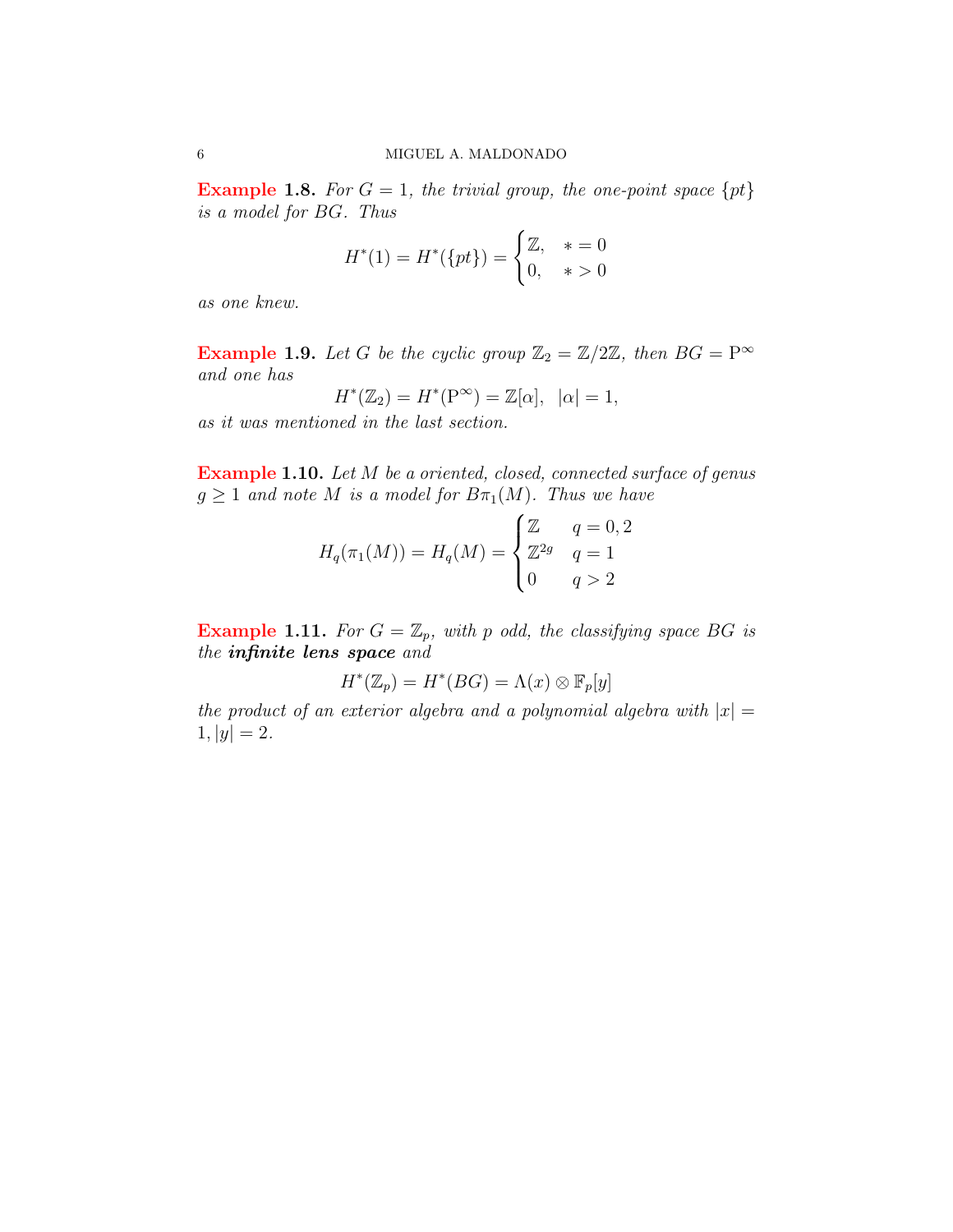## 2. RESOLUTIONS

<span id="page-6-0"></span>In this section we introduce the basic objects needed to give an algebraic approach to group (co)homology, the free and projective resolutions of a module. This object has the purpose of replacing an object (a module) by a sequence of objects (free or projective modules) that are easy to understand.

<span id="page-6-1"></span>2.1. Group rings. The group ring of a group is a way of associating a ring to a group. In general terms, this ring can be considered as many copies of  $\mathbb Z$  as the cardinality of G. The *(integral) group ring*  $\mathbb ZG$ of a group  $G$  is the free abelian group generated by the elements of  $G$ as basis; that is, it consists of formal expressions

$$
\sum \lambda_i g_i, \ g_i \in G
$$

with  $\lambda_i = 0$  for almost all  $\lambda_i \in \mathbb{Z}$ . It has the structure of a ring since the multiplication on G induces the operations  $\cdot$ , + :  $\mathbb{Z}G \times \mathbb{Z}G \longrightarrow \mathbb{Z}G$ , given by

$$
\sum_{i} \lambda_i g_i + \sum_{i} \rho_i g_i = \sum_{i} (\lambda_i + \rho_i) g_i,
$$
  

$$
(\sum_{i} \lambda_i g_i) \cdot (\sum_{i} \rho_i g_i) = \sum_{i} (\sum_{g_j g_k = g_i} \lambda_i \rho_i) g_i
$$

Note  $(\mathbb{Z}G, +)$  is an abelian group with  $\sum 0g_i$  as identity element. Moreover, it follows easily that  $(\mathbb{Z}G, +, \cdot)$  is a ring. For every  $g_i \in G$ we can write

$$
g_i = \sum \lambda_i g_i
$$

by puttting  $\lambda_i = 0$  for  $i \neq j$  and  $\lambda_j = 1$ , that is, G is contained in ZG as subgroup. Moreover, if G is not abelian then  $\mathbb{Z}G$  is not commutative.

The group ring has the following universal property which characterizes it.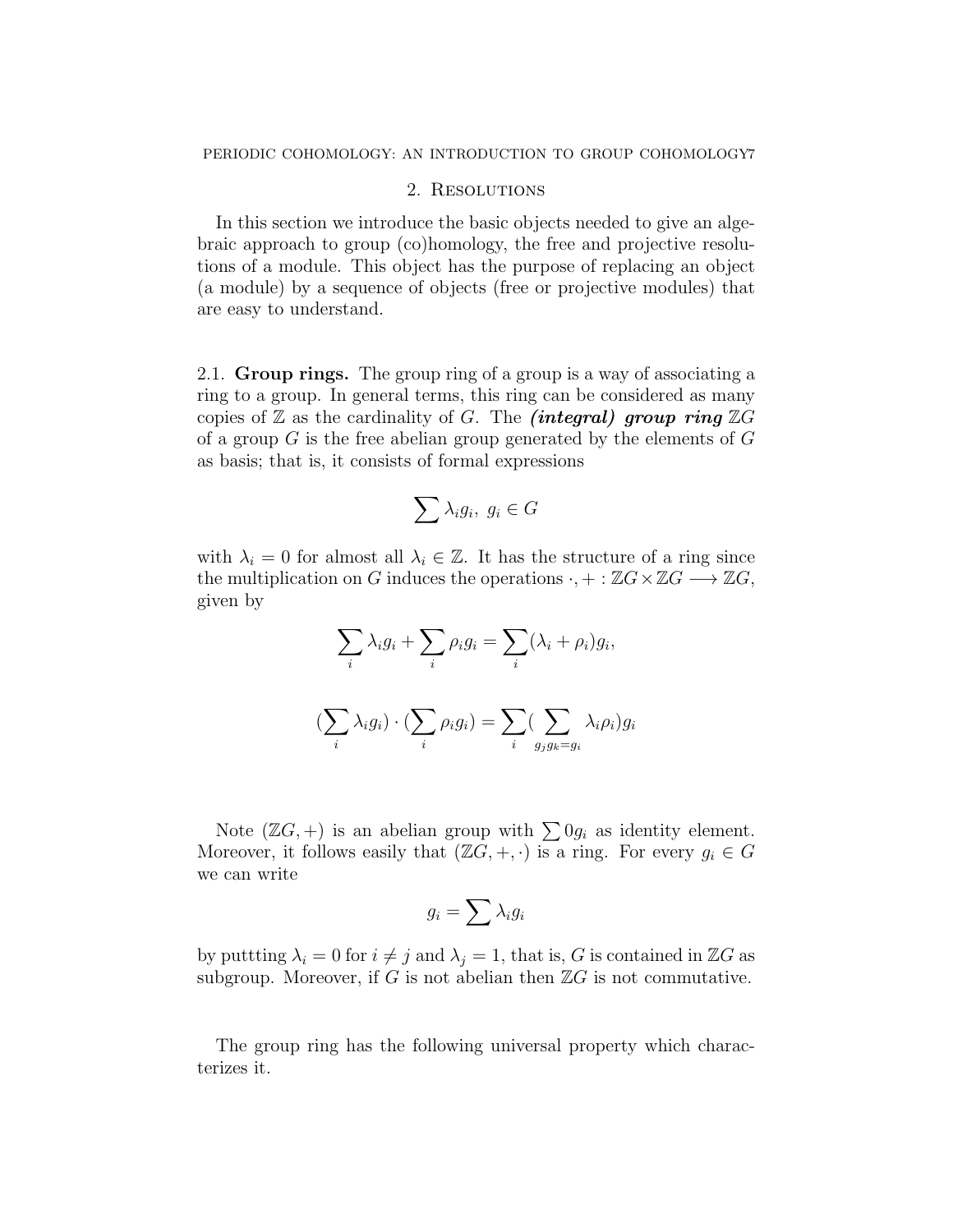<span id="page-7-1"></span>**Theorem 2.1** (Universal Property of Group Rings). Let R be a ring with  $1_R$  and  $\varphi : G \to R$  a function such that  $\varphi(1) =$  $1_R$ ,  $\varphi(g_i g_j) = \varphi(g_i) \varphi(g_j)$ . Then there exists a unique ring homomorphism  $\phi : \mathbb{Z}G \to R$  such that the following diagram commutes



where the horizontal map is the natural inclusion.

**Example 2.2.** For G the trivial group one has  $\mathbb{Z}G \cong \mathbb{Z}$ , that can be checked direct from the definition.

**Example 2.3.** For the cyclic group  $G = \mathbb{Z}/n \implies \tau >$  the powers  $1, \tau, \ldots \tau^{n-1}$  form a Z-basis for ZG. Since  $\tau^n = 1$  we have

$$
\mathbb{Z}G \cong \mathbb{Z}[\tau]/(\tau^n - 1)
$$

**Example 2.4.** If G is the infinite cyclic group with generator  $\tau$ , the ring group  $\mathbb{Z}G$  has as basis the set of **Laurent polynomials**  $\sum_{i\in\mathbb{Z}}a_i\tau^i$ where  $a_i \in \mathbb{Z}$  with  $a_i = 0$  for almost i. Notation:  $\mathbb{Z}G = \mathbb{Z}[\tau, \tau^{-1}]$ .

Consider the function  $\varphi: G \to \mathbb{Z}, g \mapsto 1$ . From Theorem [2.1](#page-7-1) there is a unique ring homomorphism  $\epsilon : \mathbb{Z}G \to \mathbb{Z}$  called the **augmentation homomorphism**; note  $\epsilon(g_i) = 1$  and  $\epsilon(\sum \lambda_i g_i) = \sum \lambda_i$ .

A G-module M is simply a  $\mathbb{Z}G$ -module M, in other terms is an abelian group  $M$  together with an action of  $G$  on  $M$ . Every abelian group M can have a trivial structure as G-module be defining  $qa = a$ , for  $g \in G$  and  $a \in M$ ; in this situation we say that M is a **trivial** Gmodule. In the theory that follows the case of interest will the integers Z having this trivial structure as module.

<span id="page-7-0"></span>2.2. Resolutions. Let R be a ring with identity. A resolution  $P$  of a R-module M is an exact sequence of R-modules

$$
\mathcal{P}: \qquad \cdots \longrightarrow F_2 \longrightarrow F_1 \longrightarrow F_0 \longrightarrow M \longrightarrow 0
$$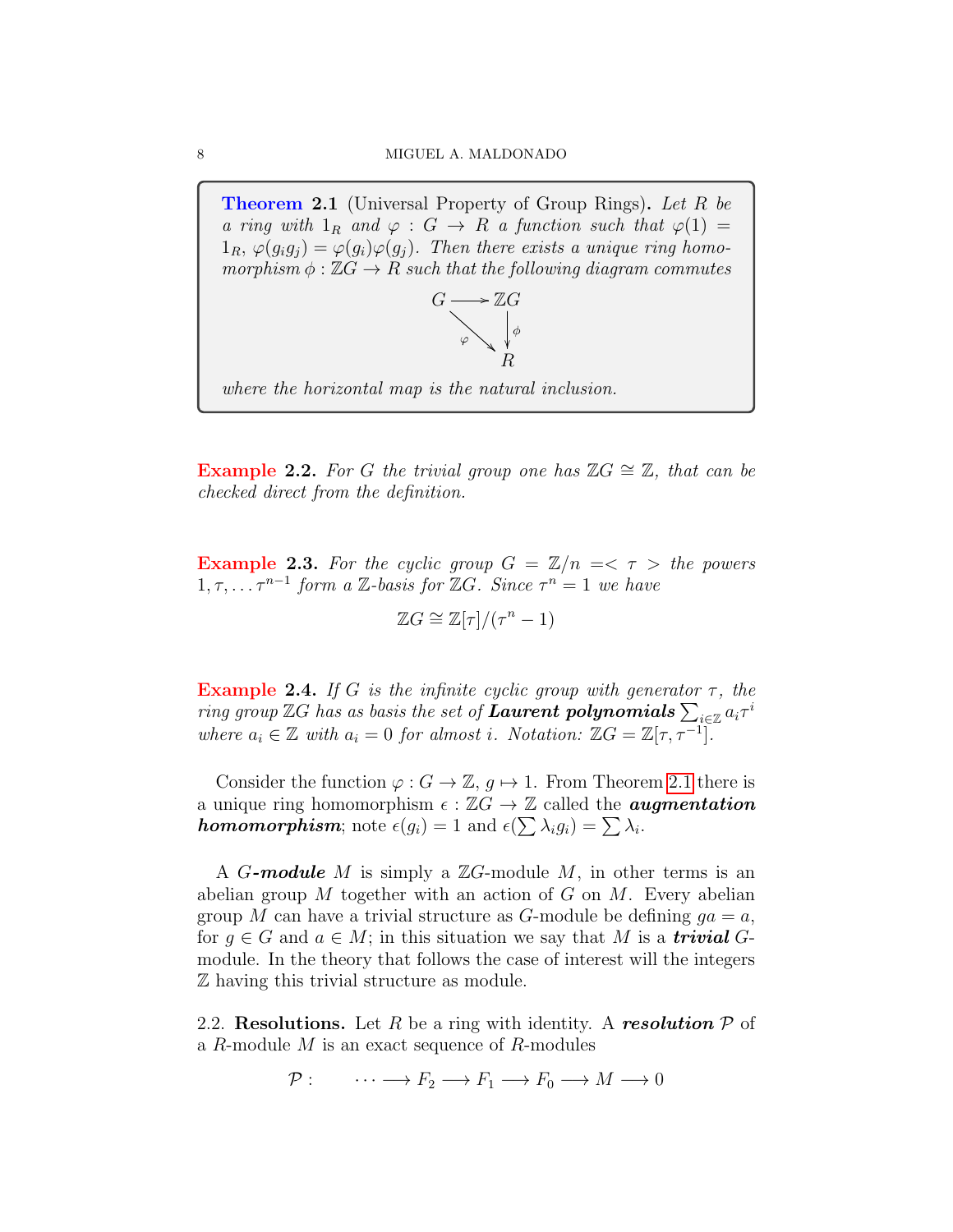For a projective resolution  $P$  of M we call the sequence obtained from  $P$  by deleting M

$$
\mathcal{P}_M: \qquad \cdots \longrightarrow P_2 \longrightarrow P_1 \stackrel{\delta_1}{\longrightarrow} P_0 \longrightarrow 0
$$

a **reduced projective resolution** of M. Note that with  $\mathcal{P}_M$  we do not loose information since  $M \cong \operatorname{coker} \delta_1$  and the reason for considering  $\mathcal{P}_M$  is that it consists exclusively of projective modules.

If the modules  $F_i$  are free the resolution is called a **free resolution** and if the modules are projective  $^2$  $^2$  the resolution is called a *projective* resolution.

## Proposition 2.5. Every R-module has a free resolution.

**Proof.** Recall that every R-module  $M$  is the quotient of a free R-module (Theorem 2.35 in [\[14\]](#page-29-8)) thus there is an exact sequence

$$
0 \to M_0 \xrightarrow{\alpha_0} F_0 \xrightarrow{\beta_0} M \to 0
$$

where  $F_0$  is free (this sequence is called a **free presentation** of M). Since  $M_0$  is a quotient of a free R-module, there is an exact sequence

$$
0 \to M_1 \xrightarrow{\alpha_1} F_1 \xrightarrow{\beta_1} M_0 \to 0
$$

with  $F_1$  free. In general, we obtain an exact sequence

$$
0 \to M_n \xrightarrow{\alpha_n} F_n \xrightarrow{\beta_n} M_{n-1} \to 0
$$

with  $F_n$  free. We define a sequence

$$
\cdots \longrightarrow L_{n+1} \xrightarrow{\delta_{n+1}} L_n \xrightarrow{\delta_n} L_{n-1} \longrightarrow \cdots
$$

where

$$
L_n = \begin{cases} M, & n = -1 \\ L_n, & n \ge 0 \\ 0, & n < -1 \end{cases}, \quad \delta_n = \begin{cases} \beta_0, & n = 0 \\ \alpha_{n-1} \circ \beta_n, & n \ge 0 \\ 0, & n < 0 \end{cases}
$$

Finally, since  $\alpha$  is injective and  $\beta$  epimorphism, it follows that

$$
im\delta_{n+1}=im\alpha_n=\ker\beta_n=\ker\delta_n
$$

<span id="page-8-0"></span><sup>&</sup>lt;sup>2</sup>A module P is called *projective* if for every homomorphism  $f: P \to N''$  and every epimorphism  $\phi: N \to N''$  there exists  $h: P \to N$  such that  $\phi \circ h = f$ :

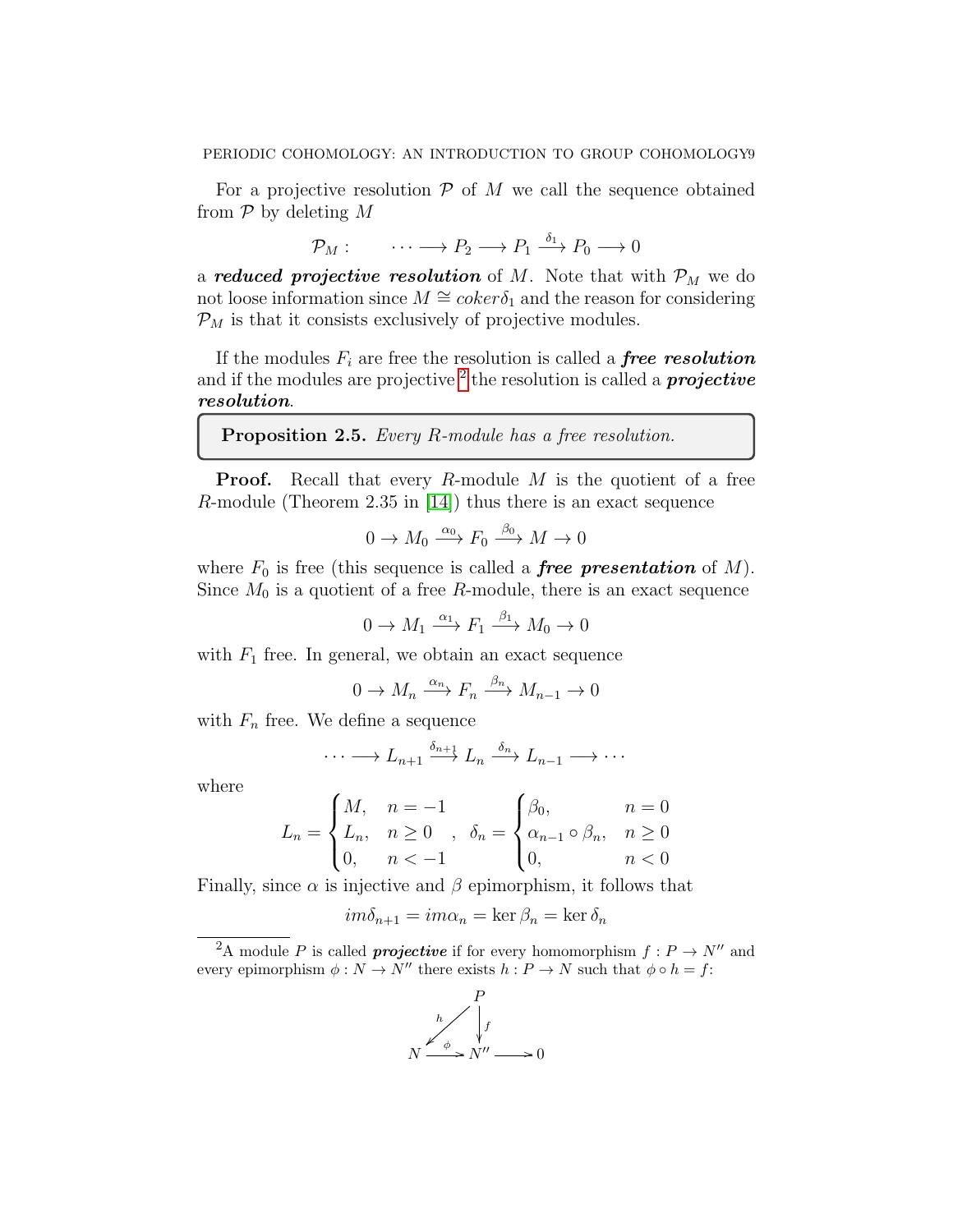and the sequence is exact.  $\Box$ 

The resolution constructed above is unique up to chain homotopy equivalence. The proof of this fact involves the construction of the chain maps and homotopies step by step (see Section I.7 in [\[4\]](#page-29-5)). Since every free module is projective one gets that every module has a projective resolution.

The main interest on (projective and free) resolutions is in the case of  $R = \mathbb{Z}G$  and  $M = \mathbb{Z}$  which reflects a quite natural topological phenomenon as the following example shows.

**Example 2.6.** Let X be a CW-complex. The augmented cellular chain complex  $C_*(X)$  of X is given by

$$
\cdots \longrightarrow C_2(X) \longrightarrow C_1(X) \longrightarrow C_0(X) \stackrel{\epsilon}{\longrightarrow} \mathbb{Z} \longrightarrow 0,
$$

where  $C_k(X) = H_k(X^k, X^{k-1})$  is the free abelian group with one generator for each k-cell and  $\epsilon$  is the augmentation homomorphism. If X is a G-complex (that is G acts on X by permuting the cells) then G acts on  $C_k(X)$ , for every k. Thus  $C_*(X)$  is a chain complex of G-modules.

The CW-complex X is called a **free G-complex** if the action of G is free; that is, G freely permutes the cells of X:  $g\sigma \neq \sigma, \forall \sigma, g \neq 1$ . In this case every  $C_k(X)$  has a Z-basis freely permuted by G and thus  $C_k(X)$  is a free ZG-module with one basis element for every G-orbit of cells. Finally recall that if  $X$  is a contractible CW-complex, then  $X$ has the homology of a point and thus the sequence

 $\cdots \longrightarrow C_2(X) \longrightarrow C_1(X) \longrightarrow C_0(X) \stackrel{\epsilon}{\longrightarrow} \mathbb{Z} \longrightarrow 0,$ 

is exact. Thus, we have proved the following

<span id="page-9-0"></span>**Proposition 2.7.** If X is a contractible free  $G$ -complex, the augmented cellular chain complex of  $X$  is a free resolution of  $\mathbb Z$  over the ring  $\mathbb{Z}G$ .

Free G-complexes arises naturally in the theory of regular coverings which we recall in the following subsection

Detour on regular coverings. Let  $p : \tilde{Y} \to Y$  be a covering of connected and locally path-connected spaces. Recall that a deck transformation of the covering p is a homeomorphism  $q : \tilde{Y} \to \tilde{Y}$  such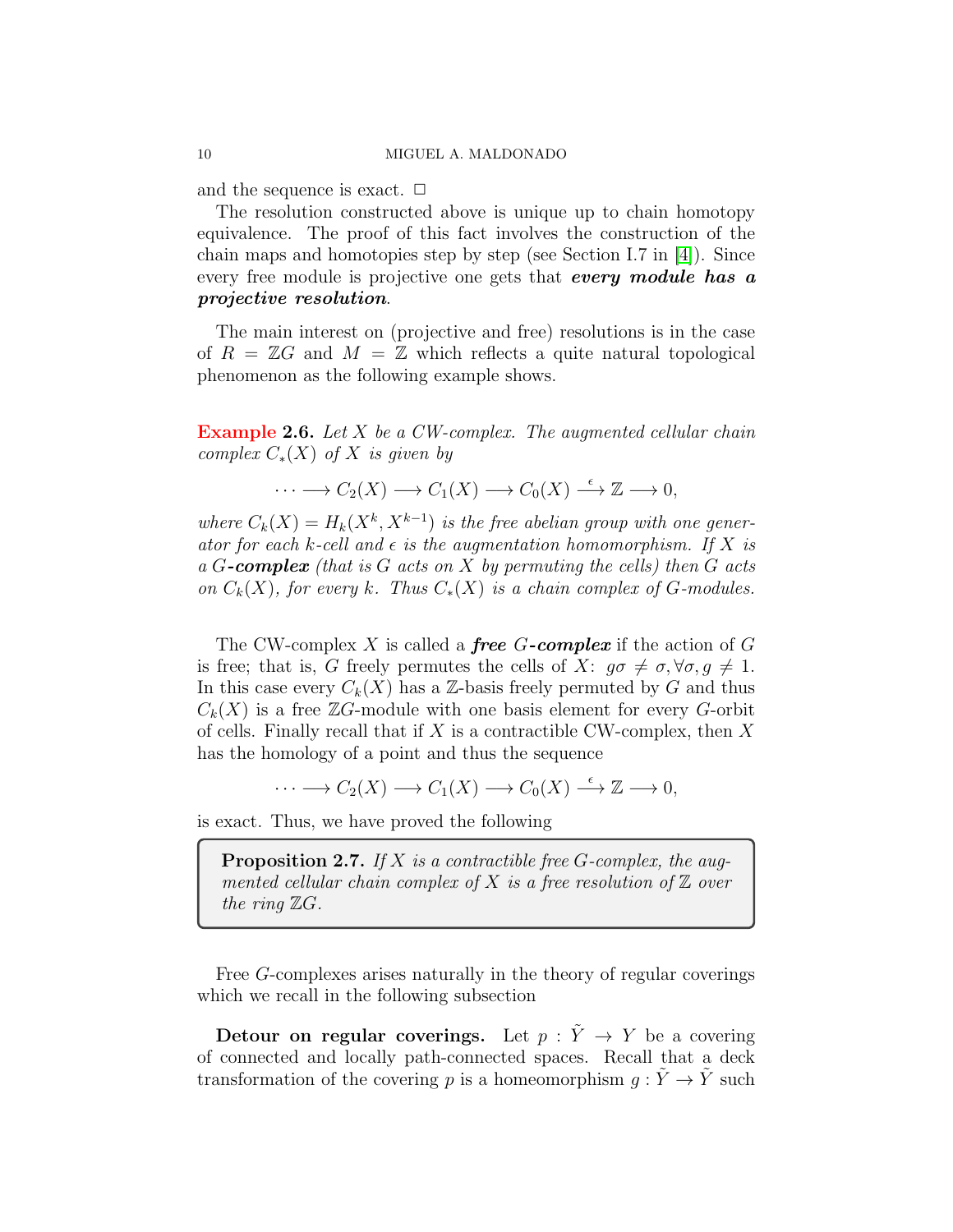that  $p \circ q = p$ . The set of deck transformations forms a group G which acts freely on Y.

The covering p is called **regular** if the image of the induced homomorphism  $p_* : \pi_1 \tilde{Y} \to \pi_1 Y$  is normal in  $\pi_1 Y$ . Equivalently, the covering is regular if G acts transitively on the fibers  $p^{-1}(x)$ , and thus  $Y = \tilde{Y}/G$ . For regular coverings one has  $G \cong \pi_1 Y/\pi_1 \tilde{Y}$  and if p is the univesal covering (meaning  $\tilde{Y}$  is simply connected) then one has  $G \cong \pi_1 Y$ .

Now, if the covering  $p$  is regular and Y has a structure of CWcomplex, then Y inherits a CW-structure where the group  $G$  of deck transformations acts by permutation of cells, here the open cells of  $Y$ over an open cell  $\sigma$  of Y are the connected components of  $p^{-1}(\sigma)$ . Thus  $\tilde{Y}$  is a free G-complex and  $C_*(\tilde{Y})$  is a complex of free ZG-modules with one basis element for each cell of  $Y$ . With this in hand there is another way to rephrase Proposition [2.7](#page-9-0) above

<span id="page-10-1"></span>**Proposition 2.8.** For a  $K(G, 1)$  space, the augmented cellular chain complex of its universal cover is a free resolution of  $Z$  over the ring  $\mathbb{Z}G$ .

<span id="page-10-0"></span>2.3. Two more examples. Consider the  $G = F<sub>S</sub>$  the free group generated by a set  $S$  and recall this is the fundamental group of the space Y given by a wedge sum of copies of circles  $S_s^1$  indexed by  $s \in S$ . The space  $Y$  is a CW-complex of dimension 1 with one 0-cell (the vertex) and one 1-cell for each element in S. By a dimension argument, note that Y is a  $K(F_S, 1)$  space.

As a basepoint of the universal cover  $\tilde{Y}$  of Y let us consider a vertex  $x_0$  which represents the unique G-orbit of vertices of Y; thus it generates the free ZG-module  $C_0(Y)$ . For a basis of  $C_1(Y)$  we take, for each  $s \in S$ , an oriented 1-cell  $e_s$  of  $\tilde{Y}$  over the copy  $S_s^1$ . Since the G-action is free, one can consider the initial vertex of  $e_s$  is the basepoint  $x_0$  and the final vertex of  $e_s$  is  $sx_0$  so that  $\delta e_s = sx_0 - x_0 = (s - 1)x_0$ . In this case the free resolution of  $\mathbb Z$  is given by

$$
0 \longrightarrow \mathbb{Z}G_S \stackrel{\delta}{\longrightarrow} \mathbb{Z}G \stackrel{\epsilon}{\longrightarrow} \mathbb{Z} \longrightarrow 0
$$

where  $\mathbb{Z}G_S$  is a free  $\mathbb{Z}G$ -module with basis  $\{e_s\}, \delta e_s = s - 1$  and  $\epsilon(g) =$ 1.

Consider the situation above with  $S = \{\tau\}$ . Thus G is the infinite cyclic group generated by  $\tau$  with  $\mathbb{Z}G = \mathbb{Z}[\tau, \tau^{-1}]$ . The resolution above now has the form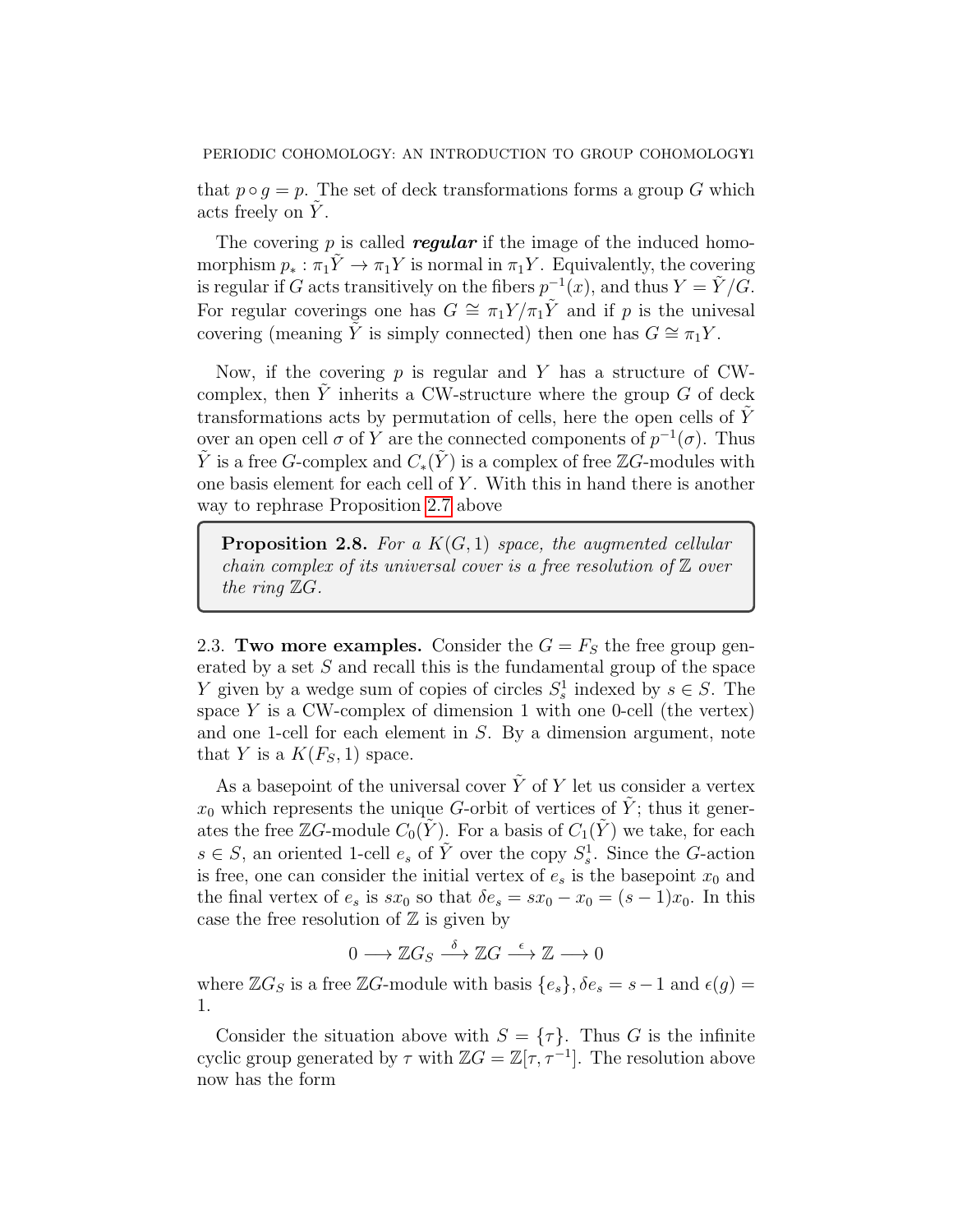

$$
0 \longrightarrow \mathbb{Z}[\tau, \tau^{-1}] \stackrel{\delta}{\longrightarrow} \mathbb{Z}[\tau, \tau^{-1}] \stackrel{\epsilon}{\longrightarrow} \mathbb{Z} \longrightarrow 0
$$
  
where  $\delta$  is given by multiplication by  $\tau - 1$  and  $\epsilon$   
can be described as an evaluation map:  $f \mapsto f(1)$ ,  
for  $f(\tau) \in \mathbb{Z}[\tau, \tau^{-1}]$ . Note that in this case, the  
space Y is just a circle  $S^1$  and thus its universal  
cover is the real line R, visualized as an helix in  $\mathbb{R}^3$ 

as shown in the figure.

<span id="page-11-0"></span>2.4. Periodic resolutions via actions on spheres. Consider a Gcomplex X homeomorphic to an odd-dimensional sphere  $S^{2k-1}$ . Its cellular chain complex does not give a free resolution of  $\mathbb Z$  as done above since  $X$  is not contractible, neverthless its chain complex can be used to construct one. Recall  $X$  has homology

$$
H_q(X) = \begin{cases} \mathbb{Z}, & q = 0, 2k - 1 \\ 0, & \text{otherwise} \end{cases}
$$

The chain complex thus has the form

$$
0 \longrightarrow \mathbb{Z} \longrightarrow C_{2k-1}(X) \longrightarrow \cdots \longrightarrow C_1(X) \longrightarrow C_0(X) \stackrel{\epsilon}{\longrightarrow} \mathbb{Z} \longrightarrow 0,
$$

where every  $C_i(X)$  is free and  $\epsilon$  is the augmentation map. In order to get the desired free resolution we must "eliminate" the  $\mathbb Z$  in position 2k by the following procedure:

$$
\cdots \longrightarrow C_1 \longrightarrow C_0 \longrightarrow C_{2k-1} \longrightarrow \cdots \longrightarrow C_0 \longrightarrow \mathbb{Z} \longrightarrow 0
$$

Note this resolution is *periodic* of length  $2k$  and continues forever to the left.

As a special case of the above consider the finite cyclic group of order *n* generated by  $\tau G =$  $\mathbb{Z}/n\mathbb{Z} \to \tau$  > acting by rotations on  $S^1$ , (which can be) considered as a CW-complex with  $n$  vertices and n 1-cells as shown. The chain complex has the form



$$
0 \longrightarrow \mathbb{Z} \xrightarrow{\eta} \mathbb{Z}G \xrightarrow{\tau-1} \mathbb{Z}G \xrightarrow{\epsilon} \mathbb{Z} \longrightarrow 0,
$$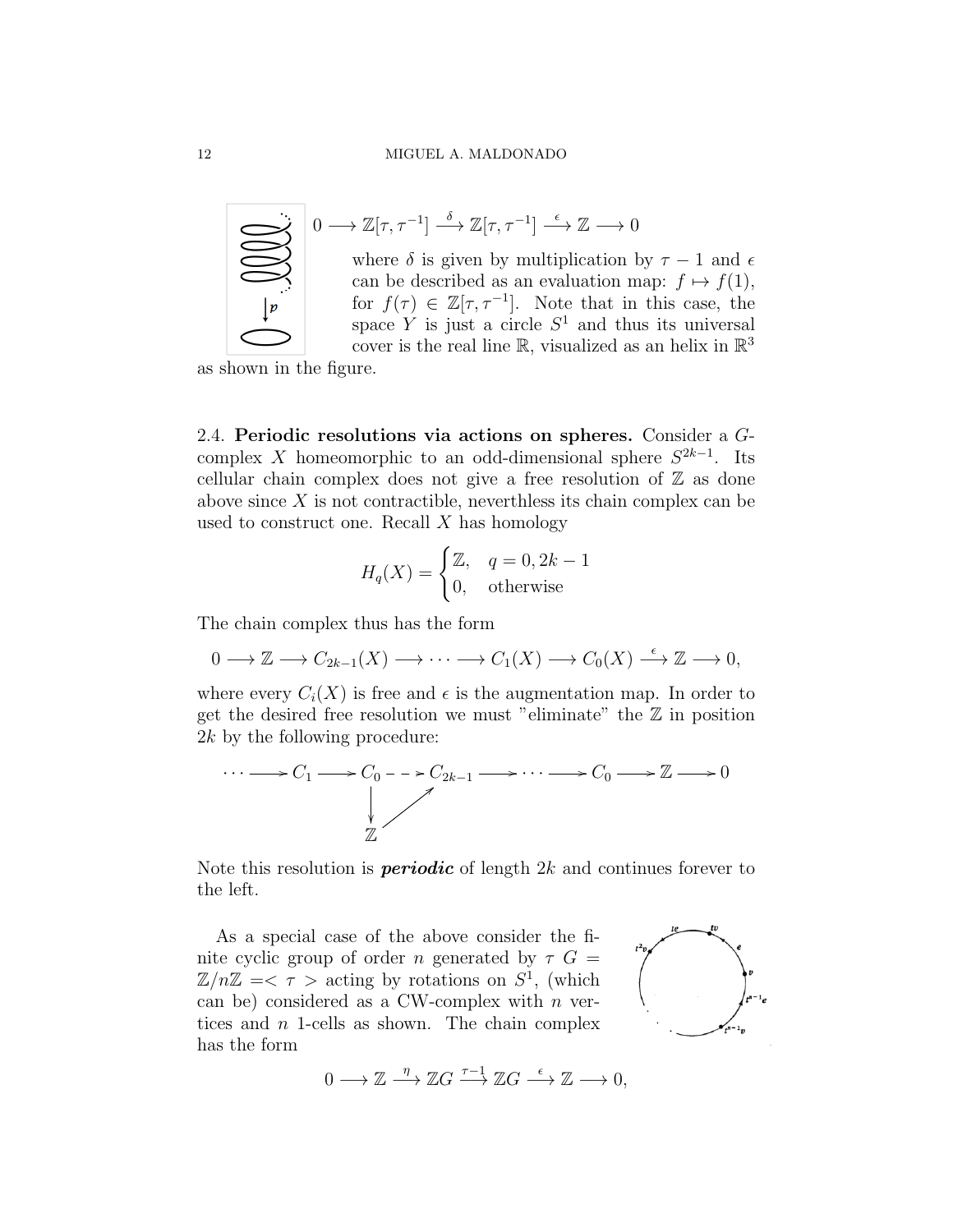where the homomorphism  $\eta$  is given by

$$
\eta(1) = \sum_{i=0}^{n-1} \tau^i = 1 + \tau + \tau^2 + \dots + \tau^{n-1} = N
$$

and is called the **norm element** of  $\mathbb{Z}G$ . The periodic free resolution is  $\mathbf{v}$ 

$$
\cdots \xrightarrow{N} \mathbb{Z}G \xrightarrow{\tau-1} \mathbb{Z}G \xrightarrow{N} \mathbb{Z}G \xrightarrow{\tau-1} \mathbb{Z}G \xrightarrow{\epsilon} \mathbb{Z} \longrightarrow 0,
$$

Here the maps  $N, \tau - 1$  denote multiplication by N and  $\tau - 1$ , respectively.

This is the first example of the phenomenon of periodicity arising from the free action of a group on a sphere, we will recall and generalize this result in later sections.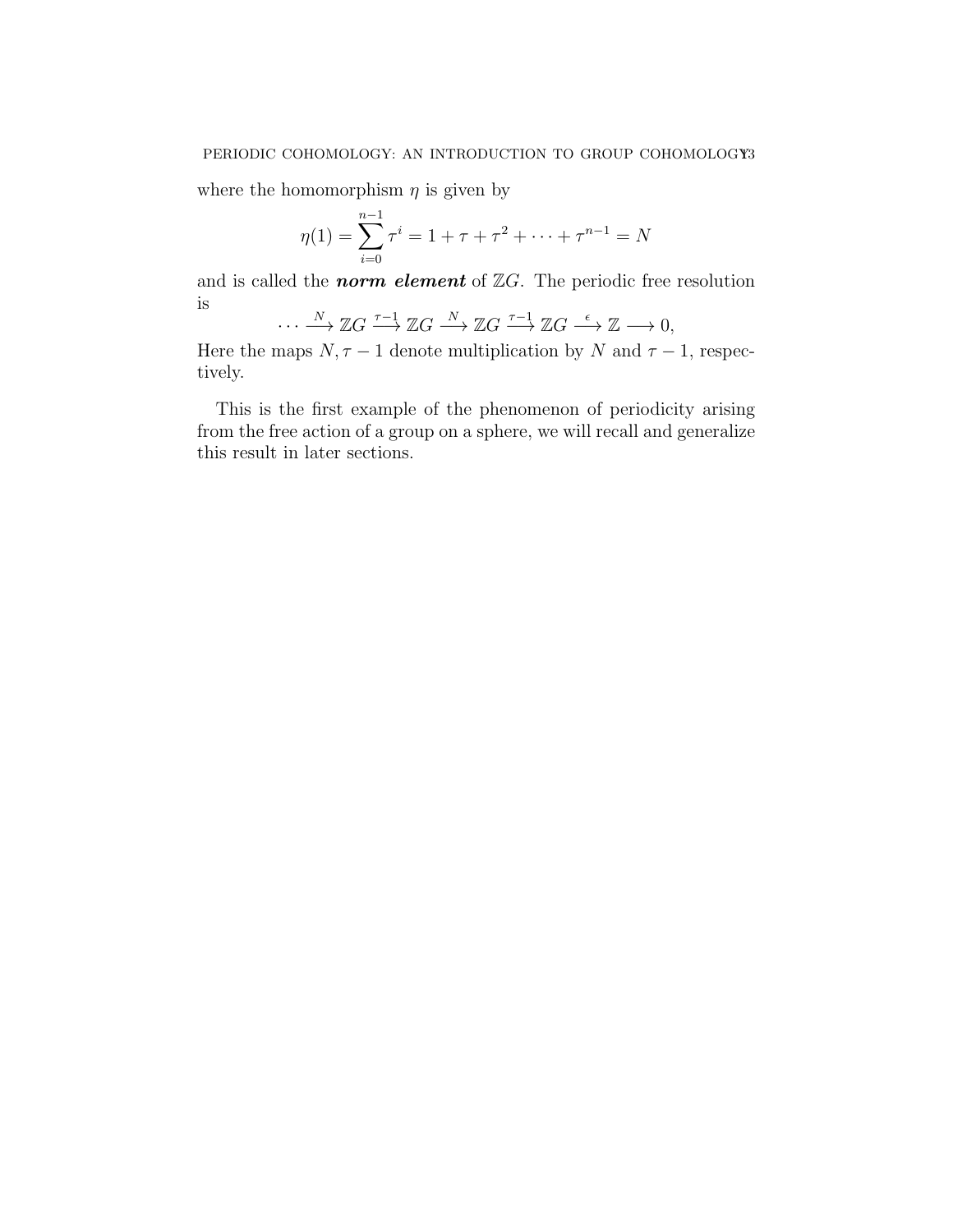## 3. Derived functors

<span id="page-13-0"></span>In order to have an algebraic definition for group (co)homology we will recall here the theory of derived functors from which the (co)homology of a group can be obtained by specializing on certain functors Tor and Ext , whose definition and main properties are in the next subsections.

Let R be a non necessarly commutative ring with unit. A (covariant or contravariant) functor  $F : \mathcal{C} \to \mathcal{D}$  is called **additive** if it preserves the sum operation on morphism, that is, for every pair of morphisms  $f, g \text{ in } C, F(f + g) = F(f) + F(g).$ 

Example 3.1. For R-modules N, M define the functors

 $- \otimes N : M \longmapsto M \otimes N, \qquad M \otimes - : N \longmapsto M \otimes N$ 

given by the tensor product of modules. Note this are additive covariant functors.

**Example 3.2.** For R-modules N, M define the functors  $Hom(-, N) : M \longmapsto Hom(M, N),$   $Hom(M, -) : N \longmapsto Hom(M, N)$ given by the tensor product of modules. Note this are additive contravariant functors.

Let  $F : \mathcal{MOD} \to \mathcal{AB}$  be an additive covariant functor from the category of modules on the category of abelian groups. The **left derived functor** of F (of degree n) is the functor defined in each module M as

$$
L_nF(M) = H_n(F(\mathcal{P}_M)),
$$

where  $\mathcal{P}_M$  is a reduced projective resolution of M. That is, for every covariant functor F we define a series of functors  $L_nF(-)$  by considering the resolution  $\mathcal{P}_M$ , applying F to this resolution and then considering the homology of the resulting sequence. Thus, a left derived functor measures the failure of the functor  $F$  of taking exact sequences to exact sequence, that is, it measures the **exactness** of functor  $F$ . Two properties of derived functors follows immediately from the definition:

- The functor  $L_nF(M)$  does not depend on the reduced projective resolution of M.
- For every n,  $L_nF(-): \mathcal{MOD} \to \mathcal{AB}$  is an additive functor.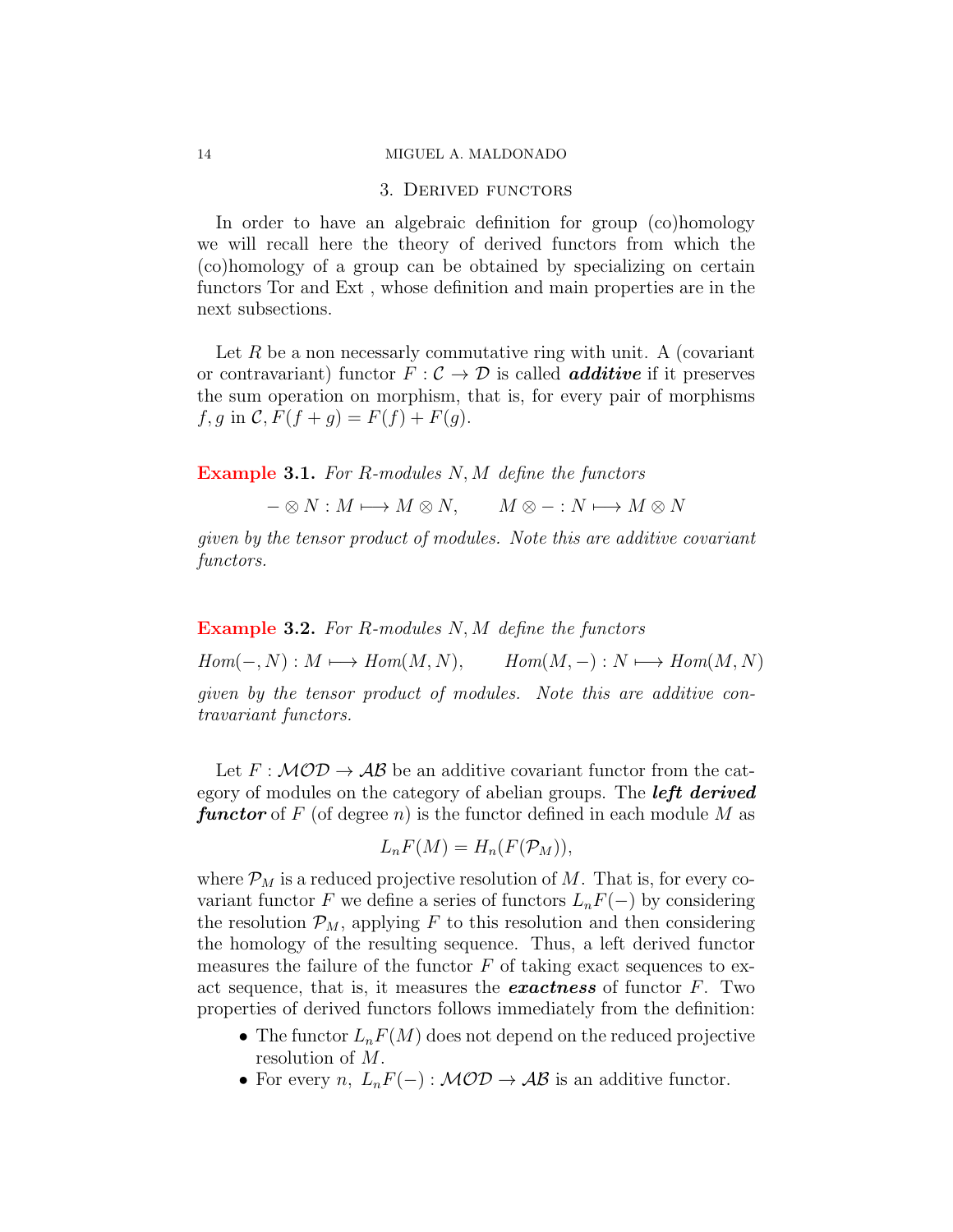As above we define the **right derived functor** of a contravariant functor  $G$  (of degree  $n$ ) as the functor defined by

$$
R^nG(M) = H^n(G(\mathcal{P}_M)),
$$

where  $\mathcal{P}_M$  is a reduced projective resolution of M. This produces an additive functor and its definition does not depend on the choosen resolution.

In the next subsections we present the definition of two prominent examples of derived functors that serve to define the (co)homology of a group.

<span id="page-14-0"></span>3.1. The Tor functor. Consider the additive covariant functor  $-\otimes N$ , M an R-module and  $\mathcal{P}_M$  a reduced projective resolution of M. The left derived functor of this is called the **torsion functor of**  $M$  and N over R:

| $\operatorname{Tor}^R_n(M,N) = L_n(- \otimes N)(M) = H_n(\mathcal{P}_M \otimes N)$ |  |  |  |
|------------------------------------------------------------------------------------|--|--|--|
|                                                                                    |  |  |  |

That is, from the resolution  $\mathcal{P}_M$  we consider

$$
\mathcal{P}_M \otimes N : \qquad \cdots \longrightarrow P_2 \otimes N \longrightarrow P_1 \otimes N \longrightarrow P_0 \otimes N \longrightarrow 0
$$

and since this sequence is semi-exact we consider its homology modules.In the following we recall the main properties of the functor Tor.

# **Proposition 3.3.** (1) The functor Tor depends on  $M, N$  and n and does not depend on the chosen resolution.

- (2)  $Tor_n^R(-,-)$  is a covariant bifunctor on the category of Rmodules on itself.
- (3) For a short exact sequence of modules  $N' \hookrightarrow N \longrightarrow N''$  there is a long exact sequence

$$
\cdots \longrightarrow Tor_n^R(M, N') \longrightarrow Tor_n^R(M, N) \longrightarrow Tor_n^R(M, N'') \longrightarrow
$$

$$
\longrightarrow Tor_{n-1}^{R}(M, N') \longrightarrow \cdots \longrightarrow Tor_{0}^{R}(M, N'') \longrightarrow 0
$$

(4) For a short exact sequence of modules  $M' \hookrightarrow M \longrightarrow M''$  there is a long exact sequence

$$
\cdots \longrightarrow Tor_n^R(M',N) \longrightarrow Tor_n^R(M,N) \longrightarrow Tor_n^R(M'',N) \longrightarrow
$$

$$
\longrightarrow Tor_{n-1}^{R}(M', N) \longrightarrow \cdots \longrightarrow Tor_{0}^{R}(M'', N) \longrightarrow 0
$$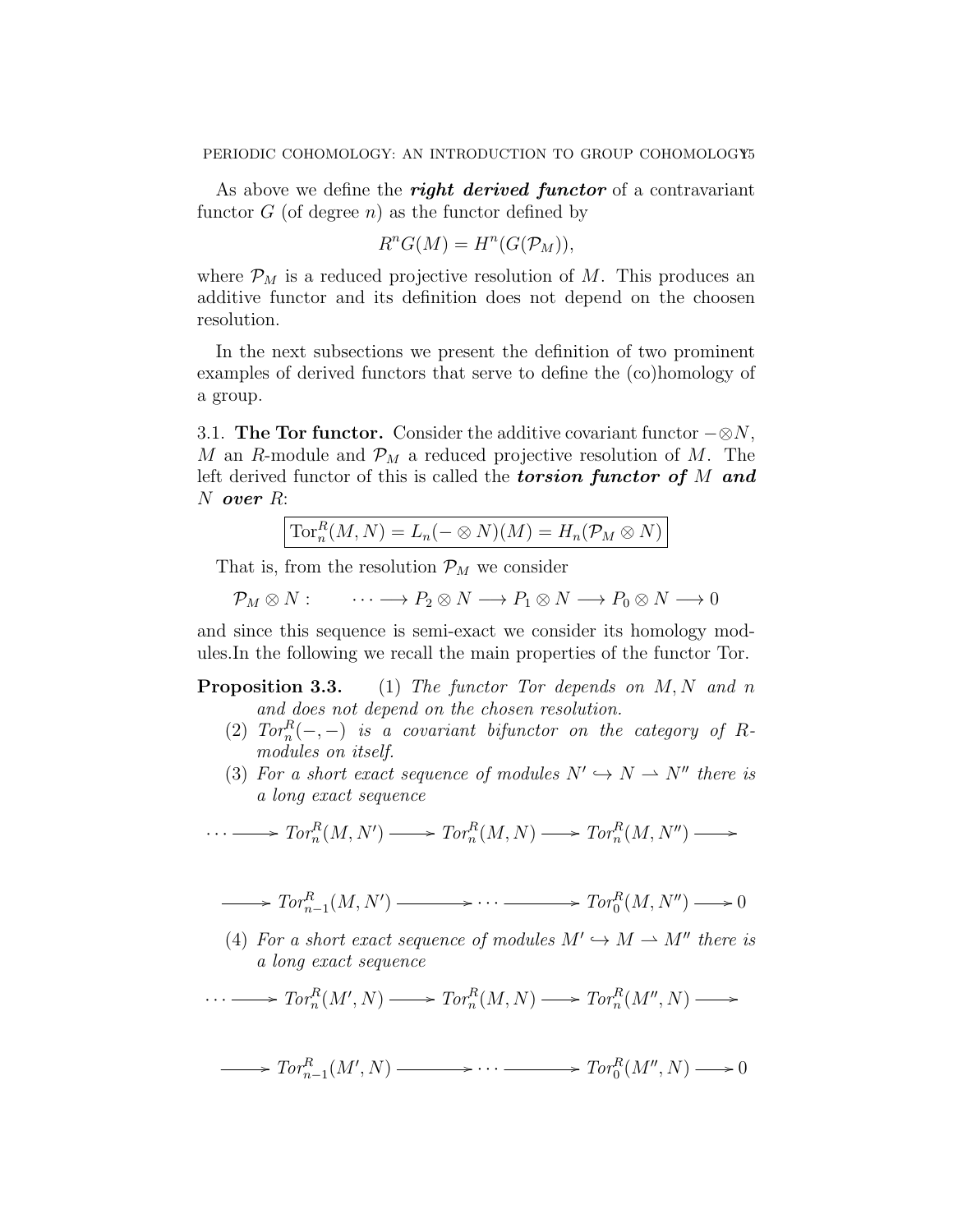#### 16 MIGUEL A. MALDONADO

(5) For  $Tor_n^R(-, N)$  we considered the functor  $-\otimes N$ . If we consider  $M \otimes -$  for constructing  $Tor_n^R(M, -)$  we obtain isomorphic groups.

(6) 
$$
Tor_0^{\mathcal{R}}(M,N) \cong M \otimes N
$$
 (natural equivalence between functors)

(7) For a projective module P one has

<span id="page-15-1"></span>
$$
Tor_n^R(M, P) = Tor_n^R(P, N) = 0, \ \forall n \ge 1
$$

Consider an exact sequence  $0 \to L \to M \to N \to 0$  and apply the functor  $-\otimes D$  to obtain an exact sequence of abelian groups:

(1) 
$$
L \otimes_R D \longrightarrow M \otimes_R D \longrightarrow N \otimes_R D \longrightarrow 0.
$$

By parts 3 and 6 of the Proposition [3.3](#page-0-0) above we can extend this sequence to the left in the following way

$$
\cdots \longrightarrow \operatorname{Tor}_2^R(N, D) \longrightarrow \operatorname{Tor}_1^R(L, D) \longrightarrow \operatorname{Tor}_1^R(M, D) \longrightarrow
$$

$$
Tor_1^R(N, D) \longrightarrow L \otimes D \longrightarrow M \otimes D \longrightarrow N \otimes D \longrightarrow 0
$$

and thus  $\text{Tor}_{1}^{R}(N,D)$  measures the failure of extending the sequence [1](#page-15-1) to an exact sequence. The following result clarifies the name for Tor.

**Proposition 3.4.** Let A, B be  $\mathbb{Z}$ -modules and consider  $t(A)$ ,  $t(B)$ their torsion submodules. Then one has  $Tor_1^{\mathbb{Z}}(A, B)$  =  $\operatorname{Tor}^{\mathbb{Z}}_1(t(A),t(B))$ 

<span id="page-15-0"></span>3.2. The Ext functor. Consider the contravariant additive functor Hom( $-, N$ ), M an R-module and  $\mathcal{P}_M$  a reduced projective resolution. The right derived functor is called the *extension functor* of  $M$  and N over R.

$$
\text{Ext}^n_R(M,N) = R^n(\text{Hom}(-,N))(M) = H^n(\text{Hom}(\mathcal{P}_M,N))
$$

That is, from  $\mathcal{P}_M$  we consider the sequence

$$
0 \longrightarrow \text{Hom}(P_0, N) \longrightarrow \text{Hom}(P_1, N) \longrightarrow \cdots \longrightarrow \text{Hom}(N, P_n) \longrightarrow \cdots
$$

and take its cohomology.

As in the case of the torsion functor note that in the left side, there is no reference to the resolution  $\mathcal{P}_M$  and the reason is that the definition above does not depend on it: if we change the resolution, we obtain isomorphic Ext groups. (In order to prove this one needs to compare resolutions and in this part one uses that projective modules can be used to lift homomorphisms. See Proposition 4, Section 17.1 of [\[5\]](#page-29-9))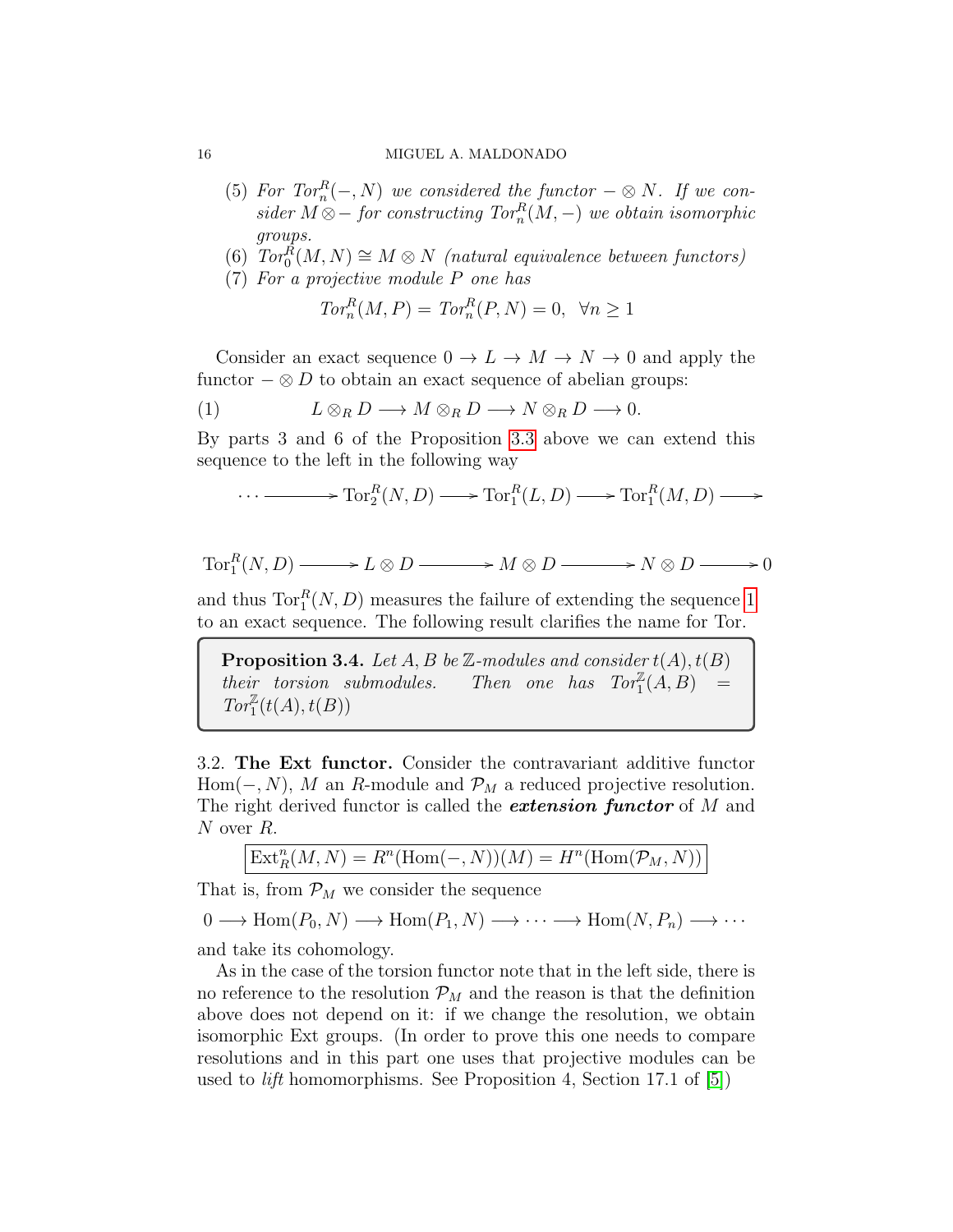## PERIODIC COHOMOLOGY: AN INTRODUCTION TO GROUP COHOMOLOGY7

- Proposition 3.5. (1)  $Ext_R^n(-,-)$  is a bifunctor from the category of R-modules into itself; it is contravariant on the first coordinate and covariant on the second
	- (2) For a short exact sequence of modules  $N' \hookrightarrow N \longrightarrow N''$  there is a long exact sequence

$$
0 \longrightarrow \operatorname{Ext}^0_R(M, N') \longrightarrow \operatorname{Ext}^0_R(M, N) \longrightarrow \operatorname{Ext}^0_R(M, N'') \longrightarrow
$$

$$
\cdots \longrightarrow Ext_R^n(M, N') \longrightarrow Ext_R^n(M, N) \longrightarrow Ext_R^n(M, N'') \longrightarrow \cdots
$$

(3) For a short exact sequence of modules  $M' \hookrightarrow M \longrightarrow M''$  there is a long exact sequence

$$
0 \longrightarrow \operatorname{Ext}^0_R(M'', N) \longrightarrow \operatorname{Ext}^0_R(M, N) \longrightarrow \operatorname{Ext}^0_R(M', N) \longrightarrow
$$

$$
\cdots \longrightarrow Ext_R^n(M'', N) \longrightarrow Ext_R^n(M, N) \longrightarrow Ext_R^n(M', N) \longrightarrow \cdots
$$

- (4)  $Ext_R^0(M, N) \cong Hom_R(M, N)$
- (5)  $\mathit{Ext}^n_R(P,N) = 0$ , for every projective module P.

Recall that a short exact sequence  $0 \to L \to M \to N \to 0$  gives rise to an exact sequence of abelian groups

<span id="page-16-0"></span>(2) 
$$
0 \longrightarrow \text{Hom}_R(N, D) \longrightarrow \text{Hom}_R(M, D) \longrightarrow \text{Hom}_R(L, D).
$$

In general the homomorphism on the right is not surjective and thus the sequence above cannot always be extended to a short exact sequence. By parts 3 and 4 of the Proposition [3.5](#page-0-0) above one has an exact sequence

 $0 \longrightarrow \text{Hom}_R(N, D) \longrightarrow \text{Hom}_R(M, D) \longrightarrow \text{Hom}_R(L, D) \longrightarrow$ 

$$
\longrightarrow \text{Ext}^1_R(N, D) \longrightarrow \text{Ext}^1_R(M, D) \longrightarrow \text{Ext}^1_R(L, D) \longrightarrow \cdots
$$

and thus  $\text{Ext}^1_R(N, D)$  measures the failure of the sequence [2](#page-16-0) above to be extended to an exact sequence. In particular, if  $\text{Ext}_R^1(N, D) = 0$  for all  $R$ -modules  $N$  then the sequence [2](#page-16-0) is always exact on the right. Finally, we consider a result that justifies the terminology for the functor Ext.

**Proposition 3.6.** Let  $N, L$  be R-modules. Then there is a bi- $\emph{jection between} \ \emph{Ext}^1_R(N,L) \ \emph{and the set of equivalence classes of}$ extension of N by L.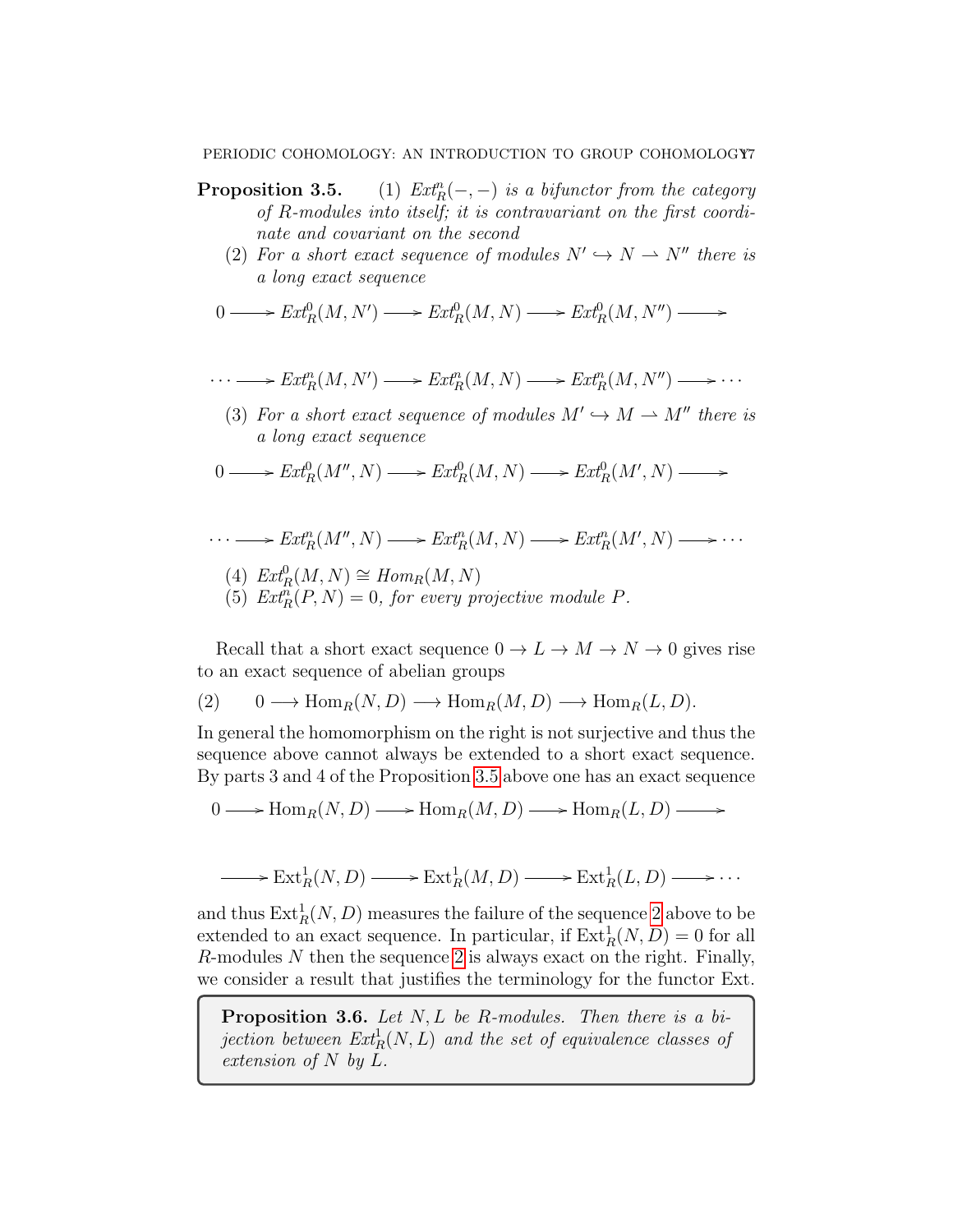## 18 MIGUEL A. MALDONADO

This result will be considered in the next section when we define the cohomology of a group in terms on the Ext groups.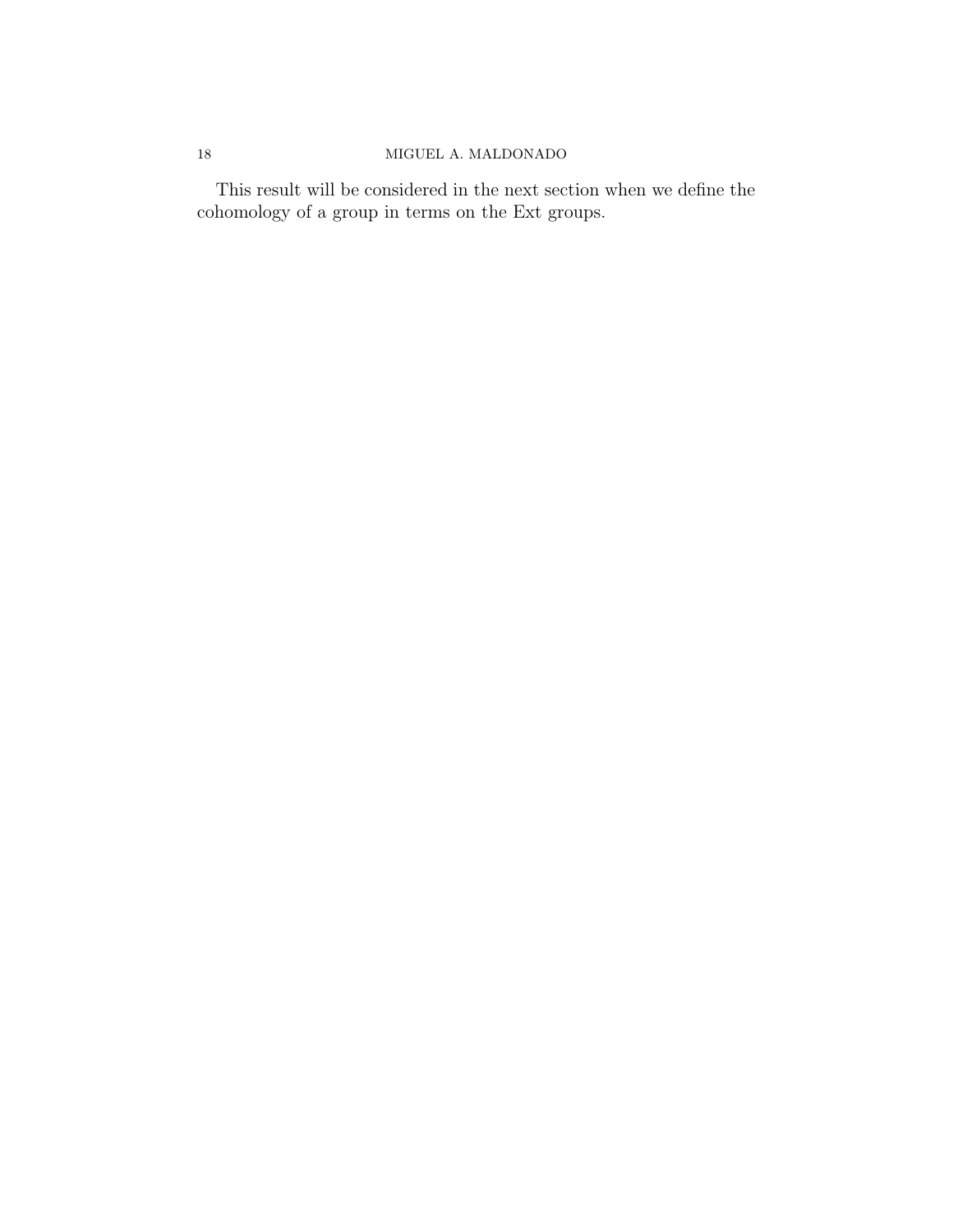## 4. Group cohomology

<span id="page-18-0"></span>Let  $\mathcal{P}_{\mathbb{Z}}$  be a reduced projective resolution of  $\mathbb{Z}$  over the group ring  $\mathbb{Z}G$ . For a G-module N we define the **homology of** G in dimension n with coefficients in N as  $3$ 

$$
H_n(G;N) = \text{Tor}_n^{\mathbb{Z}G}(\mathbb{Z},N)
$$

In the same fashion we define the *cohomology* of  $G$  in dimension n and coefficients in  $N$  as

$$
H^n(G;N) = \text{Ext}^n_{\mathbb{Z} G}(\mathbb{Z},N)
$$

In both definitions  $\mathbb Z$  is considered as a trivial  $G$ -module and the module N is called the *coefficient* module. By the properties of Tor and Ext described in the last section we see that both  $H_n$ ,  $H^n$  are both covariant functors on the coefficients module: for homomorphism  $f : N \to N'$ there are induced homomorphisms

$$
H_n(G;N) \longrightarrow H_n(G;N'), \quad H^n(G;N) \longrightarrow H^n(G;N')
$$

Also from the definition it follows that  $H<sup>n</sup>$  is a contravariant functor and  $H_n$  covariant: for a group homomorphism  $\phi: G \to G'$  there are induced homomorphisms

$$
H_n(G;N) \longrightarrow H_n(G';N), \quad H^n(G';N) \longrightarrow H^n(G;N)
$$

for a G-module N.

Before we go further on the properties of group (co)homology we consider the definition of  $H_n(G)$ ,  $H^n(G)$  from an Eilenberg-MacLane spaces and we will prove the following

| <b>Theorem 4.1.</b> There are canonical isomorphisms |
|------------------------------------------------------|
| $H_n(G, R) = H_n(K(G, 1), R),$                       |
| $H^n(G, R) = H^n(K(G, 1), R)$                        |

This is Theorem 2.2.3 in [\[3\]](#page-29-7) and we will follow that proof based mainly on Proposition [2.8](#page-10-1) on Section 3 but considering the bifunctors Ext and Tor.

**Proof.** Consider a CW-complex  $X = K(G, 1)$ , X its universal cover and the group  $G$  acting on  $X$  by permuting the cells. Thus Galso acts

<span id="page-18-1"></span><sup>&</sup>lt;sup>3</sup>In fact this definition corresponds to a *left* module N but we assume all modules involved have both left and right actions, that is the case when one considers the group ring  $\mathbb{Z}G$  via the automorphism  $g \mapsto g^{-1}$  and setting  $mg = g^{-1}m$ .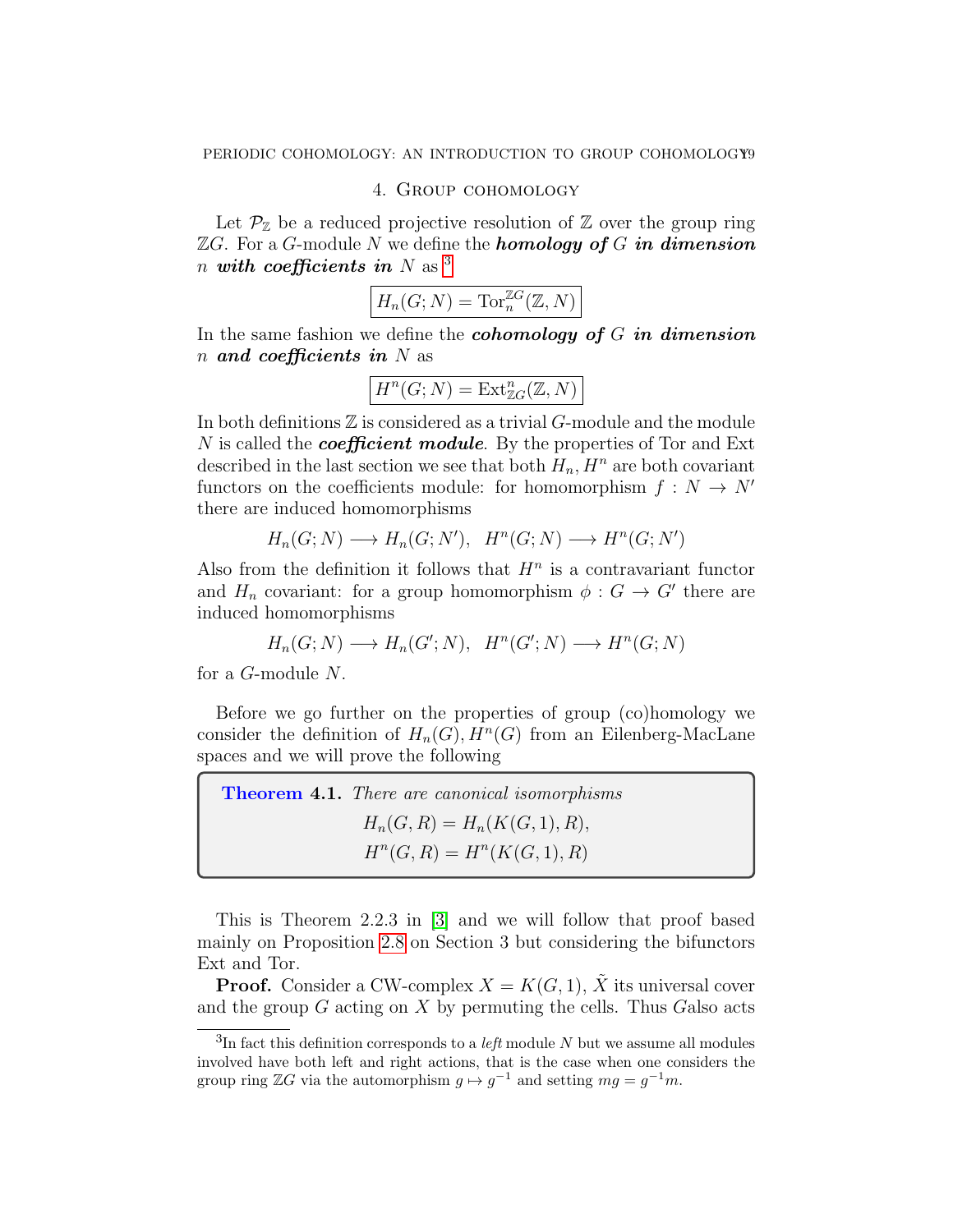on  $\tilde{X}$  by permuting the cells and its associated cellular chain complex  $C_*(X;R)$  is an exact sequence of free G-modules since X is contractible. We finally get a free resolution of  $R$  as an  $G$ -module by considering the augmentation map  $\epsilon$ :

$$
\cdots \to C_n(\tilde{X}; R) \to \cdots C_1(\tilde{X}; R) \to C_0(\tilde{X}; R) \xrightarrow{\epsilon} R \to 0
$$

Note  $C_i(\tilde{X};R) \otimes_G R \cong C_i(X;R)$  and thus one has:

$$
H_i(G, R) = \operatorname{Tor}_i^{\mathbb{Z}G}(R, R) \cong H_i(X, R).
$$

In a similar way, considering the functor Hom one has that  $\text{Hom}_{\mathbb{Z}G}(C_i(\tilde{X},R), R) \cong \text{Hom}_R(C_i(X;R), R) = C^i(X;R)$  and so

$$
H^i(G, R) = \text{Ext}^i_{\mathbb{Z}G}(R, R) \cong H^i(X, R). \quad \Box
$$

In the case of the definition given in terms of the classifying space BG we use the theorem above and Theorem 2.4.11 part i) in [\[3\]](#page-29-7).

As it happens with topological spaces only basic calculations can be made direct from the definition of cohomology. Instead one better looks for general properties of the group (co)homology and used them in practice. In what follows we will recall these properties.

• For a short exact sequence of G-modules  $N' \hookrightarrow N \longrightarrow N''$ and every  $n > 0$  there is a connecting homomorphism  $\delta: H_n(G, N'') \to H_{n-1}(G, N')$  such that there is a long exact sequence in homology

$$
\cdots \to H_n(G, N') \to H_n(G, N) \to H_n(G, N'') \xrightarrow{\delta} H_{n-1}(G, N') \to \cdots
$$

 $\cdots \to H_1(G; N'') \stackrel{\delta}{\longrightarrow} H_0(G, N') \to H_0(G, N) \to H_0(G, N'') \to 0$ 

• For a short exact sequence of G-modules  $N' \hookrightarrow N \longrightarrow N''$ and every  $n > 0$  there is a **connecting homomorphism**  $\delta: H^n(G, N'') \to H^{n+1}(G, N')$  such that there is a long exact sequence in cohomology

$$
0 \to H^0(G;N') \to H^0(G;N) \to H^0(G;N'') \xrightarrow{\delta} H^1(G,N') \to \cdots
$$

 $\cdots \to H^n(G; N') \to H^n(G, N) \to H^n(G, N'') \stackrel{\delta}{\longrightarrow} H^{n+1}(G, N') \to \cdots$ 

• Define the *invariant subgroup*  $N^G$  of the G-module N as

$$
N^G = \{ n \in N \mid gn = n, \forall g \in G, n \in N \}
$$

It is not hard to proof that  $N^G$  is the maximal submodule of  $N$  where  $G$  acts trivially. There is an identification  $H^0(G;N) = N^G$  arising from the isomorphism  $N^G \cong$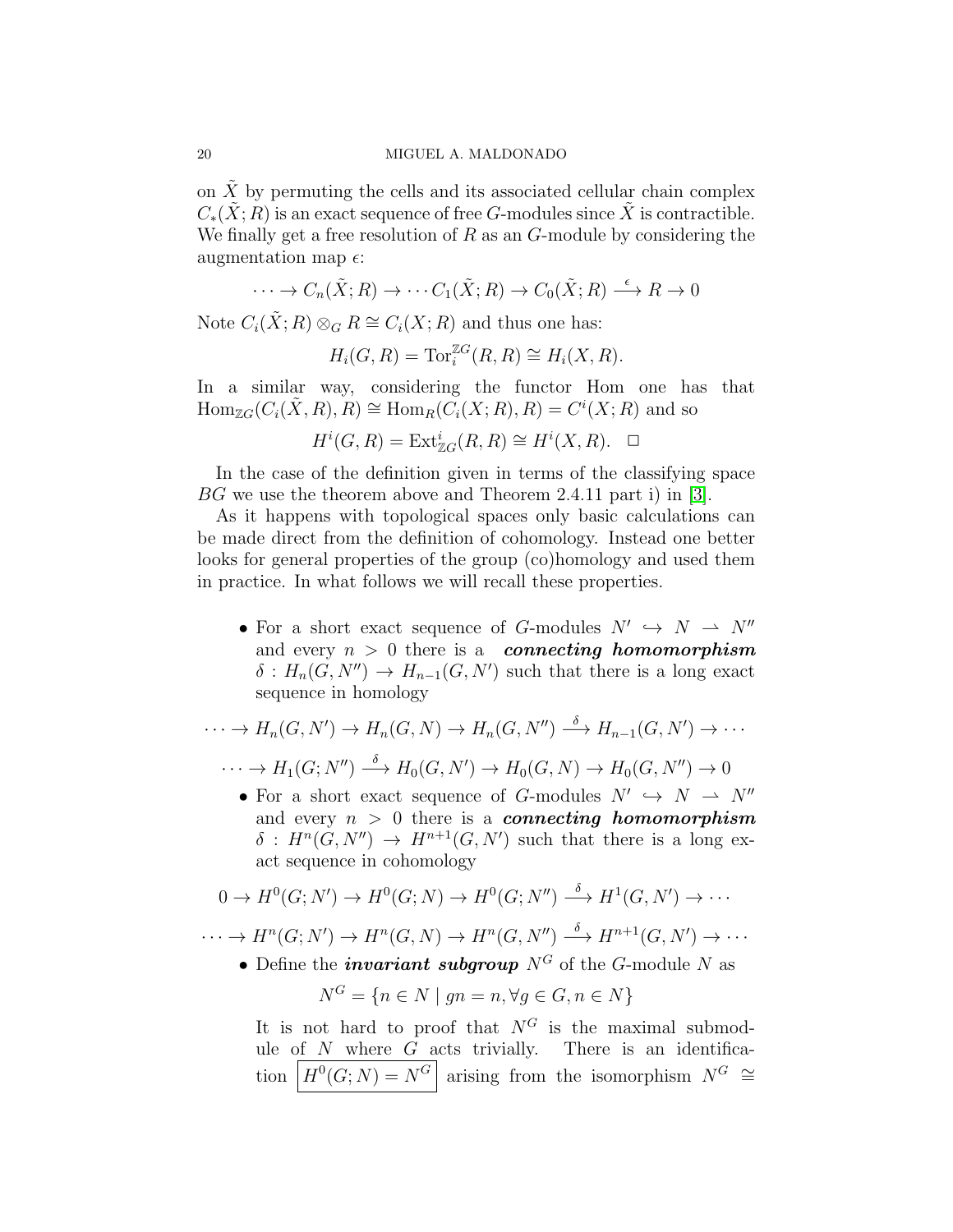$\text{Hom}_{\mathbb{Z}G}(\mathbb{Z}, N)$ . Thus, if N is a trivial G-module, one has  $H^0(G; N) = N.$ 

• Define the *coinvariants*  $N_G$  of the G-module N as

 $N_G = N / \langle \{qn - n \mid q \in G, n \in N\} \rangle$ 

Here  $N_G$  is the largest quotient module of N having a trivial action of G and we have the isomorphism  $N_G \cong \mathbb{Z} \otimes N$ . Thus there is an identification  $H_0(G; N) = N_G$ . If the G-action on N is trivial, one has  $H_0(\overline{G; N}) = N$ .

• The group  $H_1(G; N)$  can be identified with  $N \otimes G/[G, G]$  (Sec-tion VI.4 of [\[7\]](#page-29-10)), where  $[G, G]$  is the submodule generated by all the elements  $x^{-1}y^{-1}xy$  (the **commutator subgroup** of G). From this one gets the isomorphism

$$
H_1(G; \mathbb{Z}) \cong G/[G, G] = G_{ab},
$$

where  $\mathbb Z$  is considered as a trivial  $G$ -module.

• For cohomology one has

$$
H^1(G;N) \cong \text{Hom}(H_1(G; \mathbb{Z}), N)
$$

• An extension of G by a module A is an exact sequence  $A \leftrightarrow E \rightarrow G$ . Two such extensions are called *equivalent* if there is an isomorphism  $\phi$  such that the following diagram commutes

$$
A \longrightarrow E \longrightarrow G
$$
  
\n
$$
\parallel \qquad \qquad \downarrow \qquad \qquad \parallel
$$
  
\n
$$
A \longrightarrow E' \longrightarrow G
$$

It turns out that if  $\mathcal{E}(G, A)$  denotes the set of equivalence classes of extensions of  $G$  by  $A$ , then there is a 1-1 correspondence between  $\mathcal{E}(G, A)$  and  $H^2(G, A)$ .

<span id="page-20-0"></span>4.1. The cup product. Let  $G, G'$  be groups, M an G-module, M' an  $G'$ -module and  $\mathcal{P}, \mathcal{P}'$  projective resolutions of  $\mathbb Z$  over the group ring  $\mathbb{Z}G$ . It is possible to construct maps

$$
(\mathcal{P}\otimes M)\otimes(\mathcal{P}'\otimes M')\longrightarrow (\mathcal{P}\otimes\mathcal{P}')\otimes(M\otimes M')
$$

(here the tensor product on the right is defined over  $G \times G'$ ) and

$$
\operatorname{Hom}(\mathcal{P},M)\otimes\operatorname{Hom}(\mathcal{P}',M')\longrightarrow\operatorname{Hom}(\mathcal{P}\otimes\mathcal{P}',M\otimes M')
$$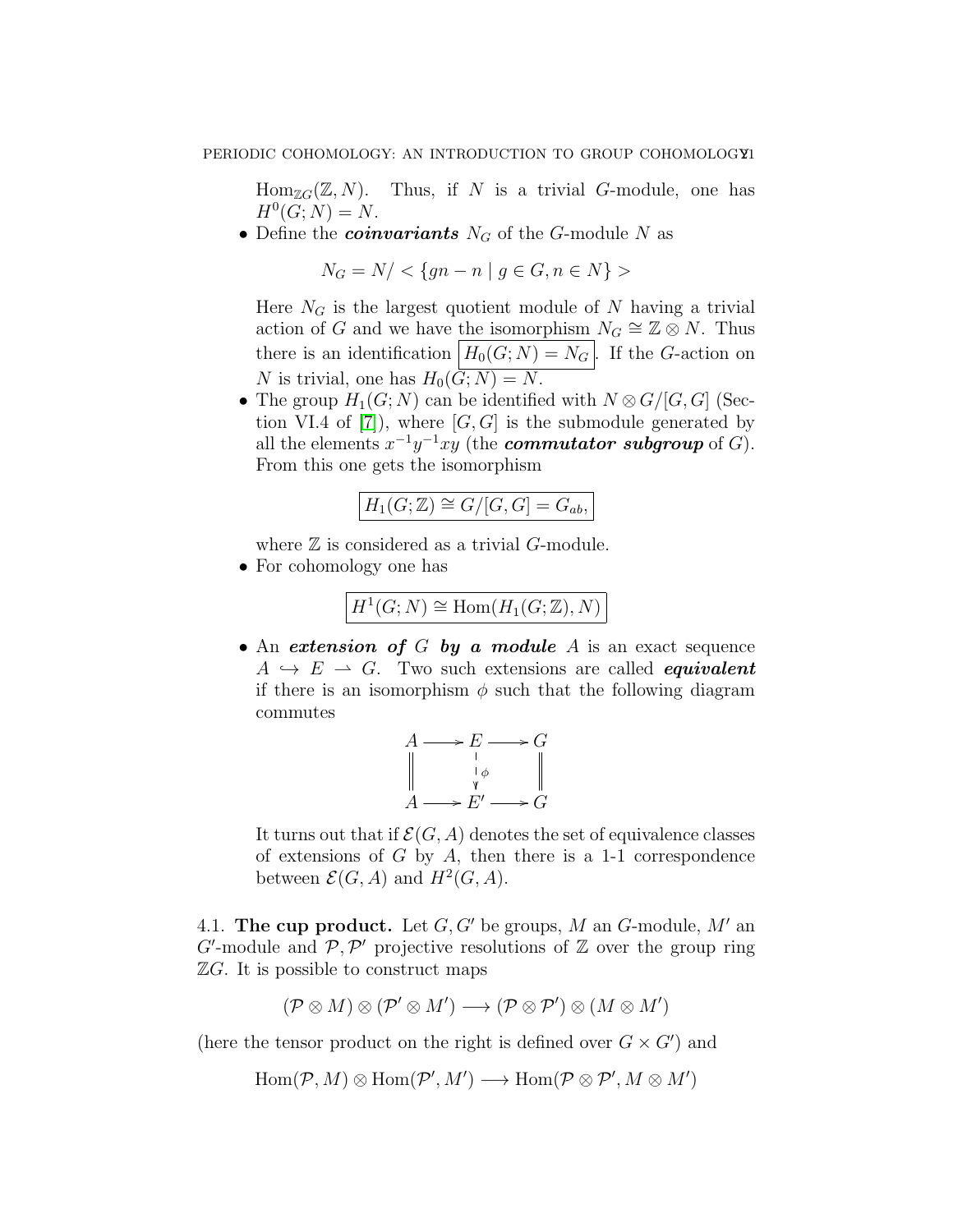where the Hom functor on the right is taken over  $G \times G'$  (see Chapter 5 in [\[4\]](#page-29-5) and/or Chapter 6 in [\[16\]](#page-29-11)). From these maps we obtain

$$
H_p(G, M) \otimes H_q(G', M') \to H_{p+q}(G \times G', M \otimes M'),
$$
  

$$
H^p(G, M) \otimes H^q(G', M') \to H^{p+q}(G \times G', M \otimes M')
$$

called the homology and cohomology **cross-product**, respectively. These products are called **external** products since they involve the three groups  $G, G', G \times G'$ . In what follows we concentrate on the case  $G = G'$ , in such case the products above are called *internal*.

Consider the diagonal map  $d: G \to G \times G$  and compose the cohomology cross-product above with the induced homomorphism on cohomology  $d^*$  to get the cup product:

$$
H^p(G, M) \otimes H^q(G, M') \to H^{p+q}(G, M \otimes M'), \ u \otimes v \mapsto d^*(u \times v)
$$

The cup product of u and v is denoted by  $u \cup v$  or simply uv. In what follows we will list some of the properties of the cup product

(1) By the properties mentioned on the last section in dimension 0 the cup product

 $H^0(G; M) \otimes H^0(G; N) \longrightarrow H^0(G; M \otimes N)$ 

is given by the map  $M^G \otimes N^G \to (M \otimes N)^G$ , that it is induced by the inclusions  $M^G \to M$ ,  $N^G \to N$ .

(2) Let  $f : M \to M', g : N \to N'$  be homomorphisms of G-modules. For elements  $u \in H^*(G;M), v \in H^*(G;N)$  one has

 $(f \otimes g)_*(u \cup v) = f_*u \cup g_*v \in H^*(G; M' \otimes N'),$ 

where  $f_*$  stands for the induced homomorphism on the coefficients module.

(3) Let  $0 \to M' \to M \to M'' \to 0$  a short exact sequence of Gmodules and let N be a module such that  $0 \to M' \otimes N \to$  $M \otimes N \to M'' \otimes N \to 0$  is exact. Then the cup product is compatible with the connecting homomorphism  $\delta$  in the sense that the following diagram commutes

$$
H^p(G; M'') \xrightarrow{\delta} H^{p+1}(G; M')
$$
  
\n
$$
\downarrow \qquad \qquad \downarrow
$$
  
\n
$$
H^{p+q}(G; M'' \otimes N) \xrightarrow{\delta} H^{p+q+1}(G; M' \otimes N)
$$

where vertical maps are  $-\cup v$  the cup product with v. In other words, one has  $\delta(u \cup v) = \delta u \cup v$ , for  $u \in H^p(G; M'')$  and  $v \in H^q(G; N)$ . See Section V.3 of [\[4\]](#page-29-5).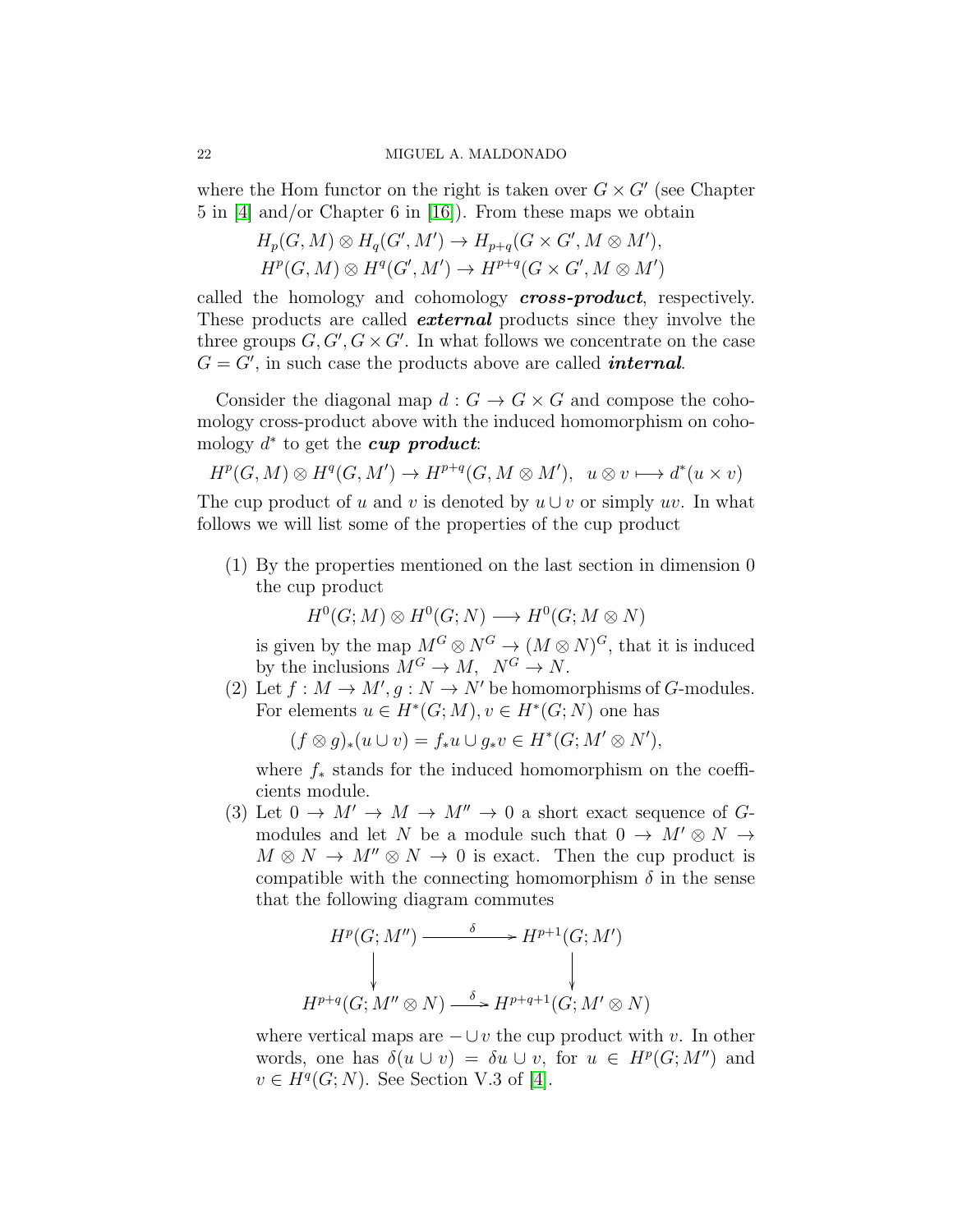(4) The element  $1 \in H^0(G, \mathbb{Z}) = \mathbb{Z}$  satisfies

$$
1 \cup u = u = u \cup 1
$$

for all  $u \in H^*(G, M)$ . (Implicity one needs the identification  $\mathbb{Z} \otimes M = M = M \otimes \mathbb{Z}$ .

(5) Consider  $u_i \in H^*(G, M_i)$ , for  $i = 1, 2, 3$ . Then one has

$$
(u_1 \cup u_2) \cup u_3 = u_1 \cup (u_2 \cup u_3) \in H^*(G, M_1 \otimes M_2 \otimes M_3)
$$

(6) For elements  $u \in H^p(G, M), v \in H^q(G, N)$  one has

$$
u \cup v = (-1)^{pq} t_*(v \cup u) \in H^{p+q}(G, M \otimes N)
$$

where  $t_*$  is the induced homomorphism by  $t : N \otimes M \to M \otimes N$ ,  $n \otimes m \mapsto m \otimes n$ .

All the properties above prove the following

**Proposition 4.2.**  $H^*(G; \mathbb{Z})$  is an anti-commutative graded ring and  $H^*(G,M)$  is a graded module over  $H^*(G;\mathbb{Z})$ , for every  $G$ module M.

Moreover, if k denotes a commutative ring (with the trivial  $G$ -action) then the cup product makes  $H^*(G, k)$  a graded anti-commutative kalgebra.

<span id="page-22-0"></span>4.2. More on free actions on spheres. Recall from Section [2.4](#page-11-0) that if a finite group G acts freely on a odd-dimensional sphere  $S^{2k-1}$  then there is a periodic resolution of  $\mathbb Z$  of period 2k. Considering this resolution we find that there is an iterated coboundary map

$$
d: H^i(G, M) \longrightarrow H^{i+2k}(G, M)
$$

which is an isomorphism for  $i > 1$  and an epimorphism for  $i = 1$ , for any G-module M. Moreover, by the properties of the cup product  $d(w \cup v) = d(w) \cup v$ , for any  $w \in H^*(G, \mathbb{Z})$  and  $v \in H^*(G, M)$ . For  $w = 1$  this implies that

$$
d(v) = u \cup v
$$

for a certain class  $u \in H^{2k}(G, \mathbb{Z})$ . This will be called the **periodicity** *isomorphism* when we define periodic cohomology in next section.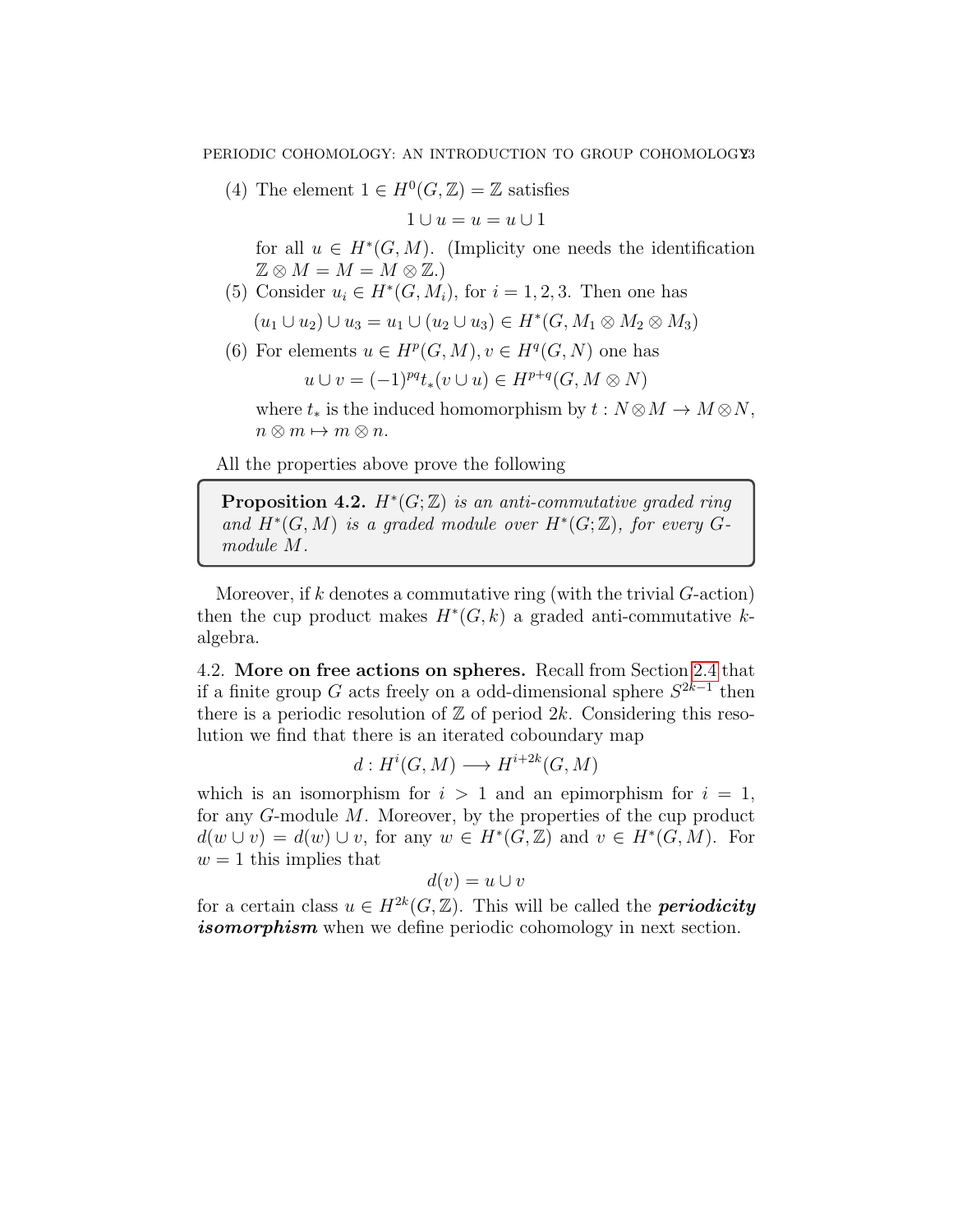#### <span id="page-23-0"></span>24 MIGUEL A. MALDONADO

## 5. Groups with periodic cohomology

**Tate's cohomology theory** is a way to obtain a cohomology theory that packs both homology and cohomology of a finite group into a single functor  $\hat{H}^*(G)$  that it is constructed by gluing the groups  $H_0(G)$  and  $H<sup>0</sup>(G)$  via **complete resolutions** which are resolutions with indices in  $\mathbb Z$  rather than in  $\mathbb N$ . The following shows this procedure

$$
\begin{array}{ccccccccc}\n\cdots & H_2 & H_1 & \widetilde{H}_0 & \widetilde{H}^0 & H^1 & H^2 & \cdots \\
\parallel & & \parallel & & \parallel & & \parallel & & \parallel \\
\cdots & \widehat{H}^{-3} & \widehat{H}^{-2} & \widehat{H}^{-1} & \widehat{H}^0 & \widehat{H}^1 & \widehat{H}^2 & \cdots\n\end{array}
$$

where  $H_0 \subset H_0$  and  $H^0$  is certain quotient of  $H^0$ . The theory  $\hat{H}^*$  can also be described axiomatically but we will not give that description here (see [\[4\]](#page-29-5), Chapter 6). For the purposes of the present notes it is enough to know that there is a cohomological group theory that "generalizes" both homology and cohomology of a group in the sense of the isomorphisms

$$
\begin{cases}\n\widehat{H}^k(G) \cong H^k(G), & k = 1, 2, 3, \dots \\
\widehat{H}^k(G) \cong H_{-(k+1)}(G), & k = -1, -2, -3, \dots\n\end{cases}
$$

Also, the importance of Tate cohomology is the existence of invertible cohomological classes of positive degree, which is something we cannot have in ordinary group cohomology. The existence of invertible elements gives rise to the phenomenon of cohomological periodicity.

A finite group  $G$  is said to be **periodic** or to have **periodic cohomology** if for some  $d \neq 0$  there exists  $u \in \widehat{H}^d(G, \mathbb{Z})$  which is invertible in the ring  $\widehat{H}^*(G, \mathbb{Z})$ . The existence of this element gives rise to the periodicity isomorphism

$$
\widehat{H}^n(G,\mathbb{Z}) \stackrel{\cong}{\longrightarrow} \widehat{H}^{n+d}(G,\mathbb{Z})
$$

via the cup product. The number d is called the **period** of  $G$ .

It is obvious that for periodic groups the task of computing their cohomology is enormously simplified, thus one looks for conditions on a group for having periodic cohomology. One condition is immediate: if a group admits a periodic resolution then it has periodic cohomology. This is the case for the finite cylic group  $\mathbb{Z}/n\mathbb{Z}$  via the resolution obtained in Section [2.4.](#page-11-0) The property of having periodic cohomology can be stated in different ways as the following proposition shows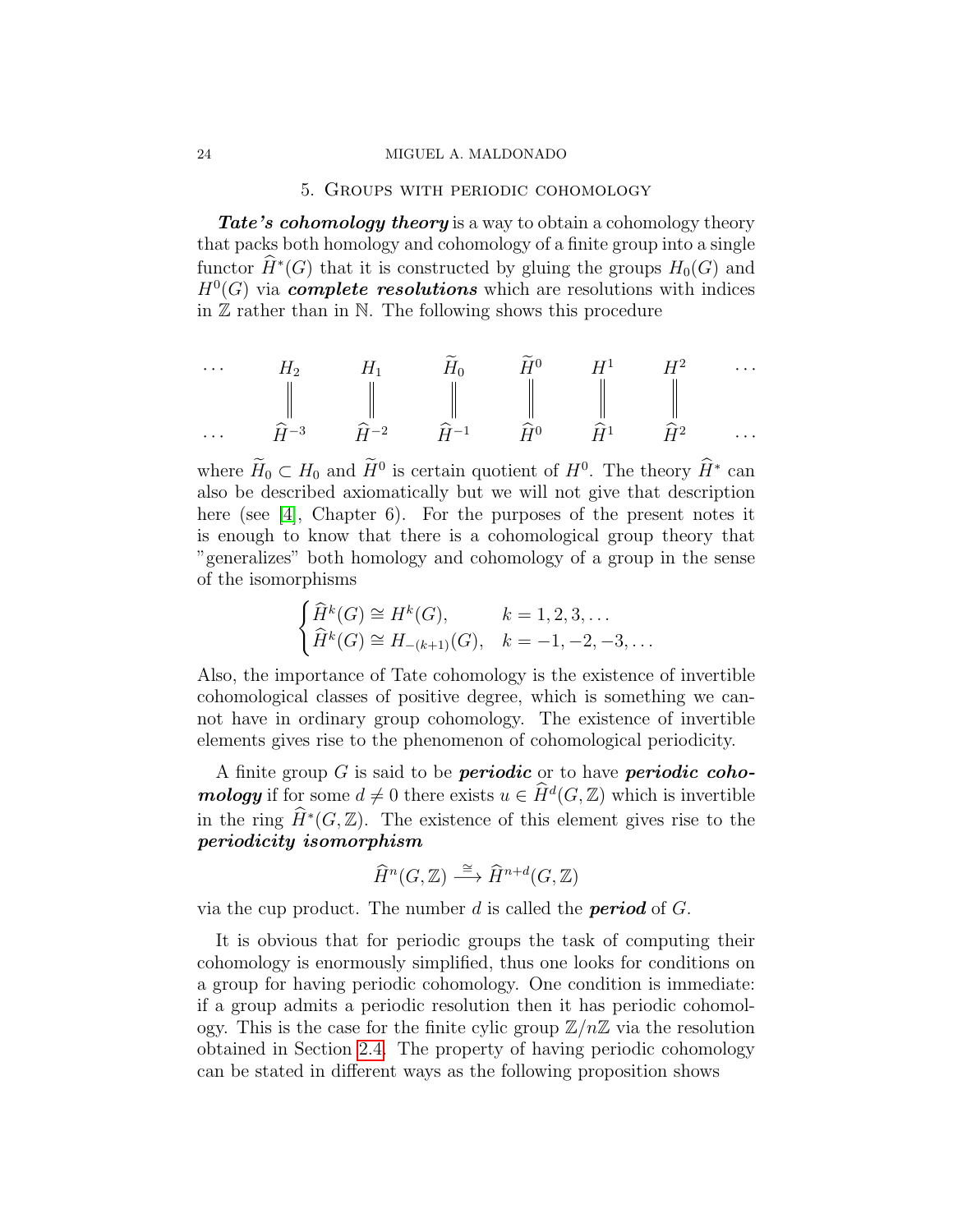**Proposition 5.1** ([\[4\]](#page-29-5)). The following conditions are equivalent

- (1) G has periodic cohomology
- (2) There exists integers  $n, d \neq 0$  such that  $\widehat{H}^n(G, M) \cong$  $\widehat{H}^{n+d}(G,M)$ , for all G-modules M.
- (3) For some  $d \neq 0$ ,  $\widehat{H}^d(G, \mathbb{Z}) \cong \mathbb{Z}/|G|\mathbb{Z}$
- (4) For some  $d \neq 0$ ,  $\widehat{H}^d(G, \mathbb{Z})$  contains an element u or order  $|G|$ .

<span id="page-24-0"></span>5.1. Periodicity via actions on spheres. Recall in Section [2.4](#page-11-0) it was shown when a group  $G$  acts on  $S<sup>1</sup>$  then it has a periodic resolution and thus periodic cohomology. This result can be generalized as follows

<span id="page-24-1"></span>Proposition 5.2. Let G be acting freely and orientationpreserving on a sphere  $S^{n-1}$ . Then G has periodic cohomology of period n.

The proof of this result follows as in Section [2.4:](#page-11-0) the G-action produces a periodic resolution from which one obtains periodic cohomology. An alternative proof can be obtained as follows: from the G-action one has a fibration

$$
S^{n-1} \longrightarrow S^{n-1}/G \longrightarrow BG
$$

whose spectral sequence in cohomology converges to  $H^*(S^{n-1}/G)$ . Since G acts orientation-preserving on  $S^{n-1}$  (considered as a free Gcomplex) we can check that G acts trivially on  $H_*(S^{n-1}), H^*(S^{n-1})$  (by applying the Lefschetz Fixed-Point Theorem). Thus, in the  $E_2$ -term

$$
E_2^{i,j} = H^i(BG, H^j(S^{n-1})) \cong H^i(G, H^j(S^{n-1}))
$$

one has a trivial G-action on the module of coefficients (in this case one also says that the **system of local coefficients** is trivial). The  $E_2$ -term of the spectral sequence has only two non-trivial rows and thus a unique differential

$$
d_n: E_2^{i,n-1} \cong H^i(G, \mathbb{Z}) \longrightarrow E_2^{i+n,0} \cong H^{i+n}(G, \mathbb{Z})
$$

One finally proves  $d_n$  is the periodicity isomorphism of G by considering that the target  $H^*(S^{n-1}/G)$  has trivial cohomology for  $* > n-1$ , since the quotient  $S^{n-1}/G$  is  $(n-1)$ -dimensional. See [\[1\]](#page-29-12) for more details.

In what follows we will review the construction of quaternionic numbers in order to talk about the topological group  $S<sup>3</sup>$  and some of its subgroups.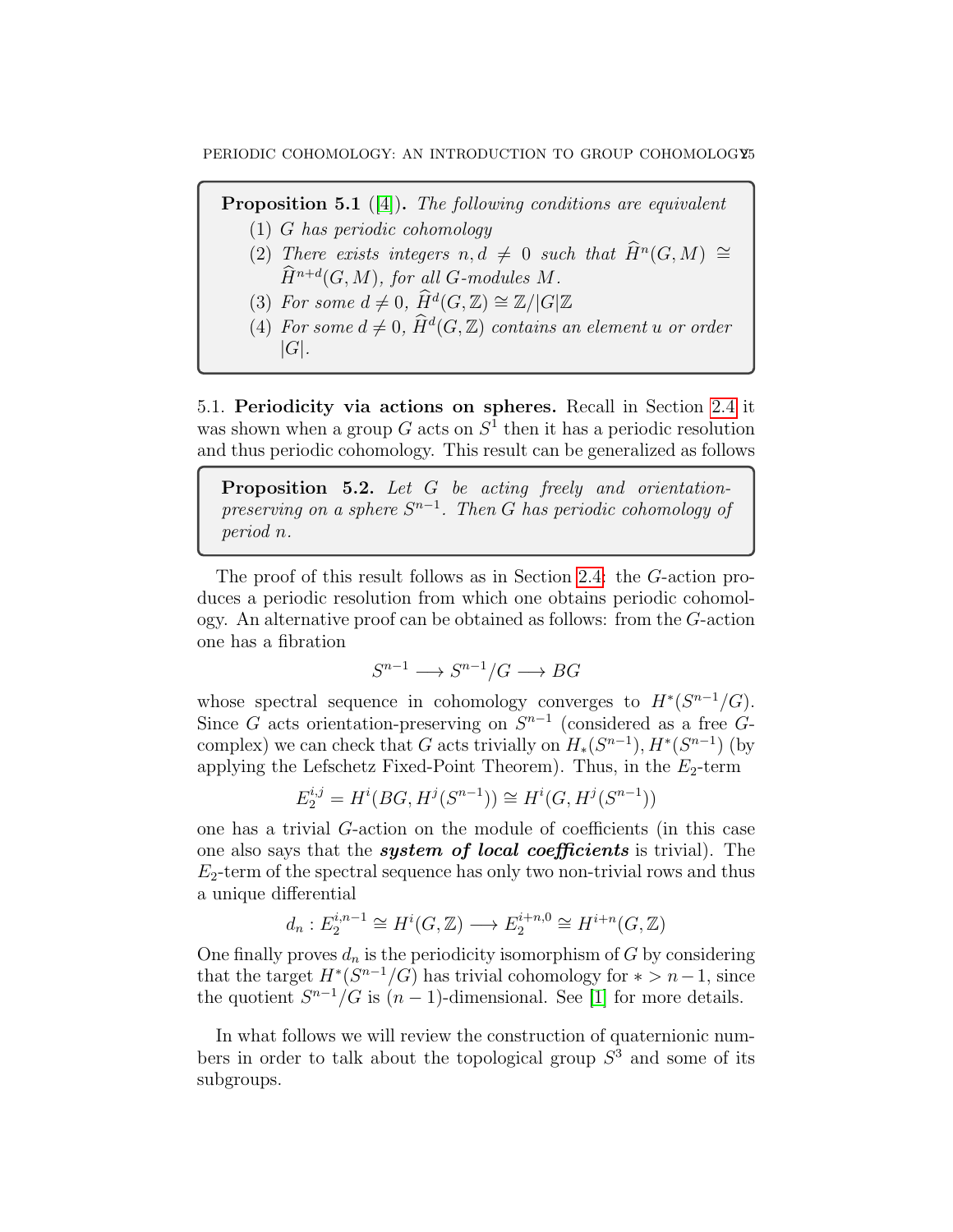5.1.1. Subgroups of  $S^3$ . Let  $\mathbb C$  denote the set of complex numbers. The quaternions  $\mathbb H$  are formed as the pairs  $\mathbb C \oplus \mathbb C$  of complex numbers with multiplication given by the formula

$$
(z_1 + z_2 j) \cdot (z_3 + z_4 j) = (z_1 z_3 - z_2 \overline{z}_4) + (z_1 z_4 + z_2 \overline{z}_3) j,
$$

where  $\overline{z}$  is the conjugation of z and j is an imaginary unit  $(j^2 = -1)$ . This multiplication is associative and has as identity the element  $1 =$  $1 + 0j$ . For a quaternion  $\alpha = z_1 + z_2j$  one define the **conjugation** map as

$$
\omega : \mathbb{H} \longrightarrow \mathbb{H}, \qquad \omega(\alpha) = \overline{z}_1 - z_2 j,
$$

This map has the following properties: for any  $\alpha \in \mathbb{H}$ 

- $\alpha\omega(\alpha) = \omega(\alpha)\alpha$
- $\alpha\omega(\alpha)$  is contained in the center of H, which is R.

• 
$$
\omega(\alpha\beta) = \omega(\alpha)\omega(\beta).
$$

The *norm* map is defined as

$$
N: \mathbb{H} \longrightarrow \mathbb{R}^{>0} \qquad N(\alpha) = \omega(\alpha)\alpha
$$

It is easy to note that this defines a homomorphism  $N : \mathbb{H}\backslash\{0\} \to \mathbb{R}$ and the subgroup  $N^{-1}(1)$  of unit quaternions is identified with  $S^3$ , the 3-sphere. Moreover, one can construct a map  $\varphi : S^3 \to SO(3)$  with kernel  $\mathbb{Z}_2$  (See [\[1\]](#page-29-12), Section 1.2). That is, one has an extension

$$
\mathbb{Z}_2 \longrightarrow S^3 \stackrel{\varphi}{\longrightarrow} SO(3)
$$

More extensions can be constructed from this by applying the following

**Lemma 5.3.** Let  $N \to G \xrightarrow{\varphi} G/N$  be a given extension with N finite. For a subgroup  $V \subset G/N$  there is an extension  $N \to$  $\varphi^{-1}(V) \to V$ . If V is finite so is  $\varphi^{-1}(V) \subset G$  and  $|\varphi^{-1}(V)| =$  $|N||V|$ .

From this lemma one gets the following family of subgroups of  $S<sup>3</sup>$ : (1) Let

$$
\alpha = \begin{pmatrix} 1 & 0 & 0 \\ 0 & \cos(\theta) & -\sin(\theta) \\ 0 & \sin(\theta) & \cos(\theta) \end{pmatrix}, \ \beta = \begin{pmatrix} -1 & 0 & 0 \\ 0 & 1 & 0 \\ 0 & 0 & -1 \end{pmatrix}
$$

with  $\theta = 2\pi/n$ , for some integer n. The subgroup generated by  $\alpha, \beta$  is the dihedral group  $D_{2n}$  of order  $2n$  (This group can also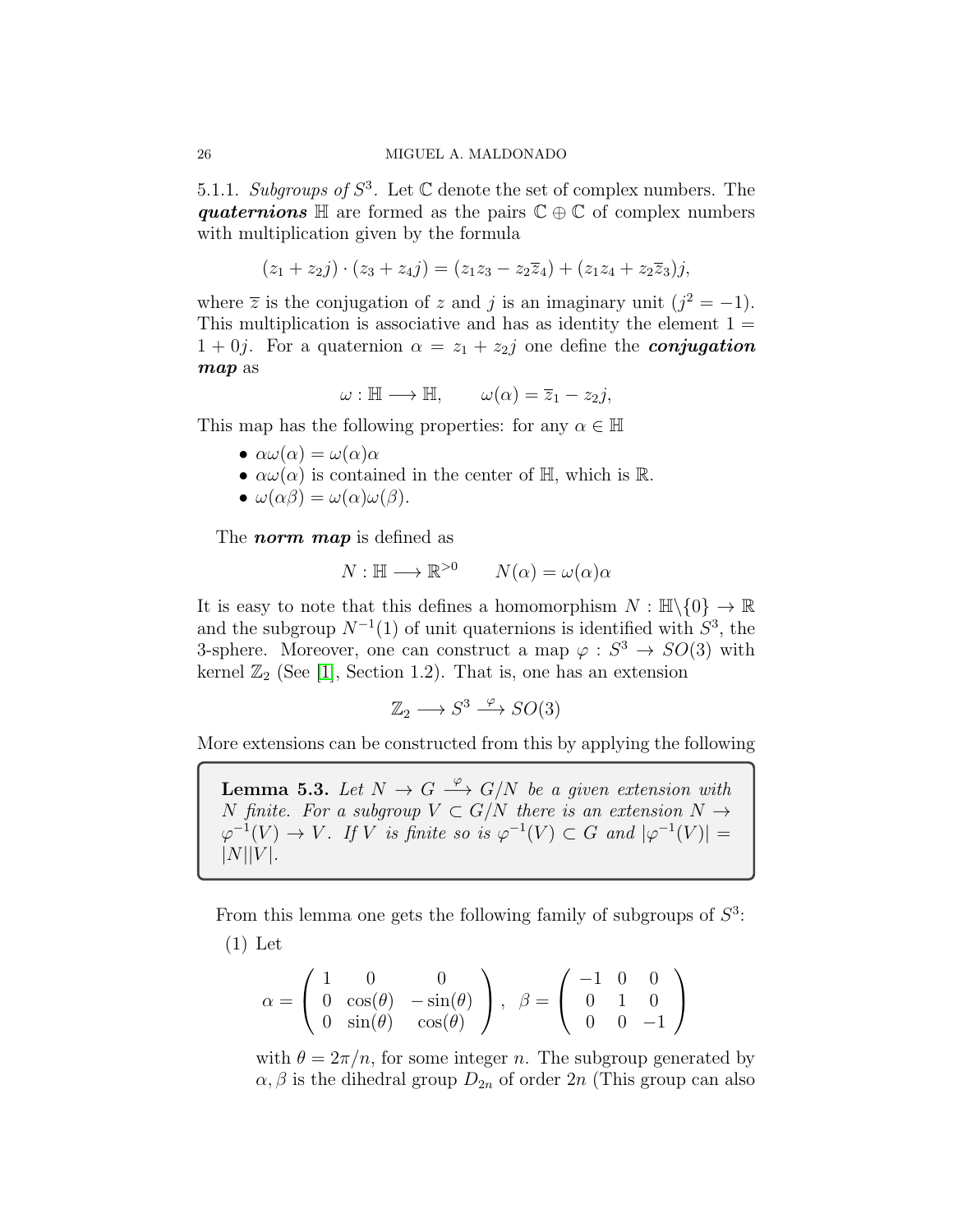be considered as the group of symmetries of a  $n$ -gon). The **gen**eralized quaternion group is the pre-image  $Q_{4n} = \varphi^{-1}(D_{2n})$ and one has

$$
\mathbb{Z}_2 \to Q_{4n} \to D_{2n}
$$

For  $n = 2$ , one has the quaternion extension  $\mathbb{Z}_2 \rightarrow Q_8 \rightarrow$  $\mathbb{Z}_2\times \mathbb{Z}_2$ .

(2) The **tetrahedral** group T is the group of rotations of a regular tetrahedron; it has order 12 and is isomorphic to  $A_4$ . The binary tetrahedral group is  $T^* = \varphi^{-1}(T)$  and thus one has

$$
\mathbb{Z}_2 \longrightarrow T^* \longrightarrow T
$$

(3) The **octahedral** group O is the group of rotations of a regular octahedron; it has order 24 and is isomorphic to  $\Sigma_4$ . The binary octahedral group is  $O^* = \varphi^{-1}(O)$  and thus there is an extension:

$$
\mathbb{Z}_2 \longrightarrow O^* \longrightarrow O
$$

(4) The **icosahedral** group I is the group of rotations of a regular icosahedron; it has order 60 and is isomorphic to  $A_5$ . The **bi**nary icosahedral group is  $I^* = \varphi^{-1}(I)$  and thus there is an extension:

$$
\mathbb{Z}_2 \longrightarrow I^* \longrightarrow I
$$

Since  $S^3$  is a continuous group, all these subgroups act freely on  $S^3$ and thus all have periodic cohomology of period 4.

Lemma 5.4. Generalized quaternions, binary tetrahedral, binary octahedral and binary icosahedral all have periodic cohomology.

A different approach for this result is given in Example 2, p. 155 of [\[4\]](#page-29-5) where all these groups are shown to have periodic cohomology of period 4 by means of a free action on certain even-dimensional vector space.

The converse of the Proposition [5.2](#page-24-1) above is not true: there are groups with periodic cohomology that do not act freely on any sphere. One example is the symmetric group  $\Sigma_3$  on 3 letters whose cohomology is given next (see [\[1\]](#page-29-12), p. 147 for details)

$$
H^*(\Sigma_3, \mathbb{Z}) = \begin{cases} \mathbb{Z}, & i = 0 \\ \mathbb{Z}/2, & i = 2 \text{(mod 4)} \\ \mathbb{Z}/6, & i = 0 \text{(mod 4)} \\ 0, & i \text{ odd} \end{cases}
$$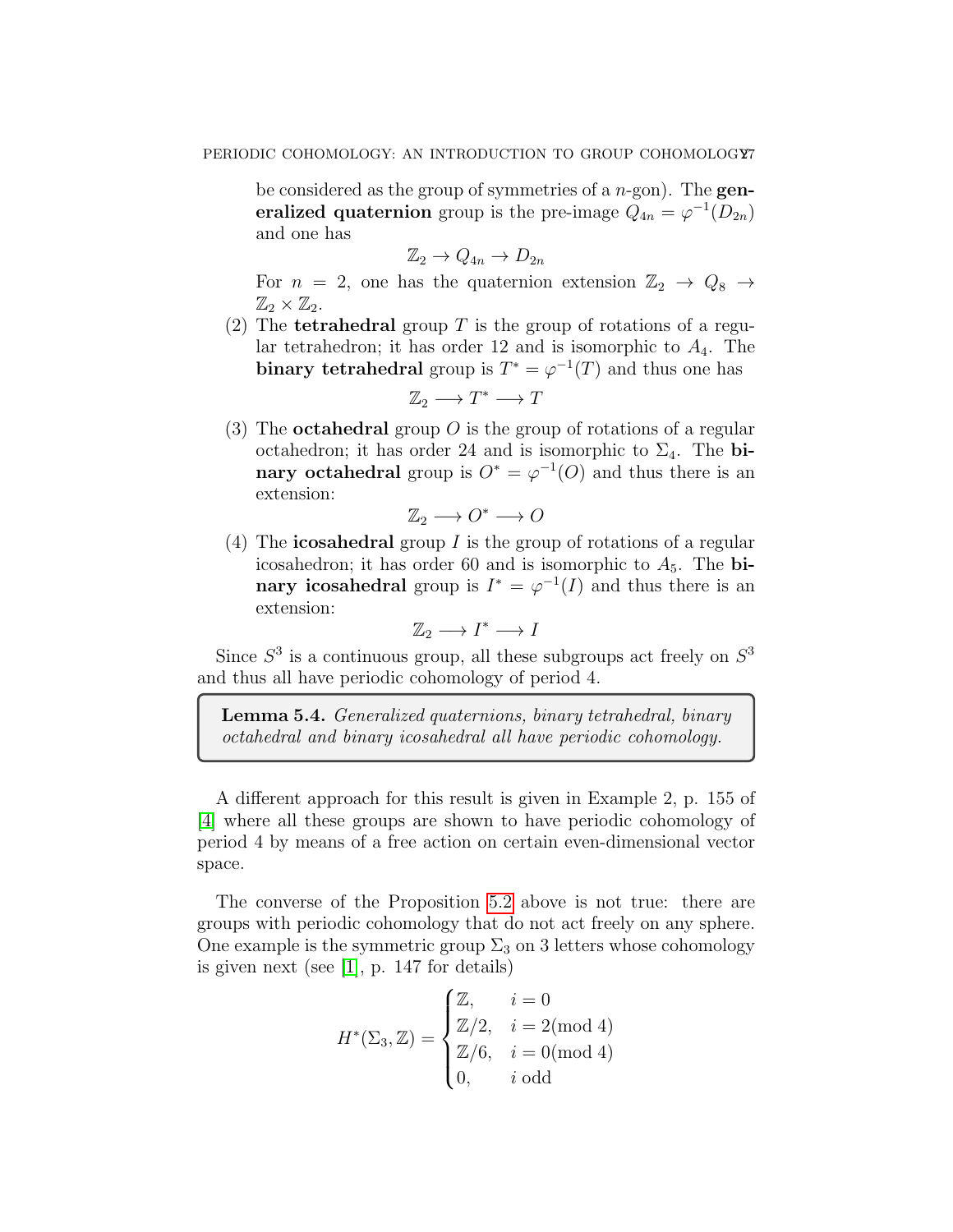One can also prove that this group does not have periodic cohomology by showing it cannot act freely on any sphere. This can be obtained by the following generalization of the Borsuk-Ulam theorem due to J. Milnor

**Theorem 5.5** ([\[12\]](#page-29-13)). Let  $n > 0$  and let  $T : S^n \rightarrow S^n$  be a continuous map without fixed points such that  $T \circ T = 1_{S^n}$ . Then, for every continuous map  $f: S^n \to S^n$  of odd degree there exists  $x \in S^n$  with  $T \circ f(x) = f \circ T(x)$ 

(Note when the map  $T$  is the antipodal map the theorem above is simply the Borsuk-Ulam).

From this result it follows that any finite group acting freely on a sphere can contain at most one element of order  $2$  ([\[11\]](#page-29-14)) and thus the symmetric group  $\Sigma_n$  cannot act freely on a sphere if  $n \geq 3$  since every transposition is an element of order 2.

<span id="page-27-0"></span>5.2. Periodicity detected by subgroups. In this final section we will see that the property of having periodic cohomology can be stated in terms of the presence of certain subgroups. First, it is worth noting that if a group  $G$  has periodic cohomology then any of its subgroups also has periodic cohomology since via the inclusion  $H \subset G$  the induced map  $H^*(G, \mathbb{Z}) \to H^*(H, \mathbb{Z})$  is a ring homomorphism that takes invertible elements into invertible elements.

The next example shows that in general the property of having periodic cohomology is not invariant under products

**Example 5.6.** Let p any prime and recall from the introduction that if p is odd, then  $H^*(\mathbb{Z}_p) = \Lambda(x) \otimes \mathbb{F}_p[y]$  and for  $p = 2$  one has  $H^*(\mathbb{Z}_2) =$  $\mathbb{F}_2[x]$ . Also recall that the classifying space for a product of groups  $G \times H$  is the product of the associated classifying spaces  $BG \times BH$ , thus one has

$$
H^*((\mathbb{Z}_p)^n; \mathbb{F}_p) = \begin{cases} \mathbb{F}_p[x_1, x_2, \dots, x_n], & p = 2 \\ \Lambda(x_1, x_2, \dots, x_n) \otimes \mathbb{F}_p[y_1, y_2, \dots, y_n], & p \text{ odd} \end{cases}
$$

where  $|x_i|=1, |y_j|=2$ , for all i, j. In particular, this shows that the cohomology of the product  $(\mathbb{Z}_p)^n$  is not periodic. One can also consider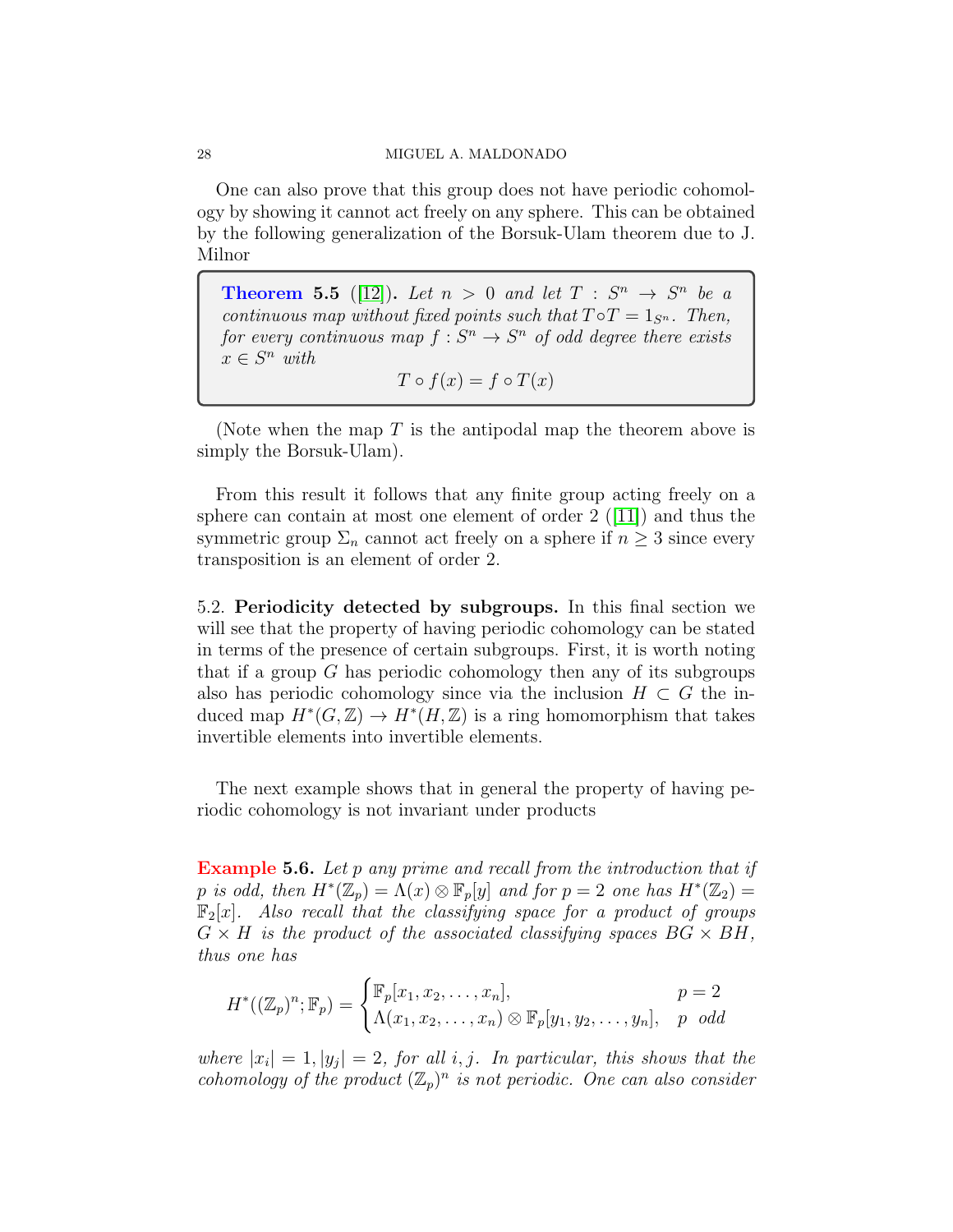the homology of  $\mathbb{Z}_n \times \mathbb{Z}_n$ , for  $n \in \mathbb{N}$ , via the Kunneth formula

$$
H_k(G \times G', M) \cong \bigoplus_{p+q=k} H_p(G, M) \otimes H_q(G', M) \bigotimes \bigoplus_{p+q=k-1} Tor_1(H_p(G, M), H_q(G', M))
$$

to obtain

$$
H_k(\mathbb{Z}_n\times\mathbb{Z}_n;\mathbb{Z})\cong\bigoplus_{k/2+1}\mathbb{Z}_n
$$

which shows the homology of  $\mathbb{Z}_n \times \mathbb{Z}_n$  is not periodic. Finally, with the identification of  $\widehat{H}^k(G) \cong H_{-(k+1)}(G)$  one has that the product  $\mathbb{Z}_n \times \mathbb{Z}_n$ does not have periodic Tate cohomology. See [\[11\]](#page-29-14), Section 1.9.

We will finish the present notes by noting that the presence of certain subgroups determines the periodicity of a group as the following theorem shows.

**Theorem 5.7** (Theorem 9.5 in [\[4\]](#page-29-5)). The following conditions are equivalent for a finite group G:

- (1) G has periodic cohomology
- $(2)$  Every abelian subgroup of G is cyclic
- (3) Every elementary abelian p-subgroup of G has rank  $\leq 1$ .
- (4) The Sylow subgroups of G are cyclic or generalized quaternion groups.

In particular, this theorems says that if a certain group  $G$  contains (a copy of)  $\mathbb{Z}_p \times \mathbb{Z}_p$ , for a prime p, then G does not have periodic cohomology. Thus, in practical situations, when one tries to prove that a certain group G has periodic cohomology one looks at its abelian subgroups.

Miguel A. Maldonado Laboratoire de Mathématiques Nicolas Oresme, Université de Caen Basse-Normandie.